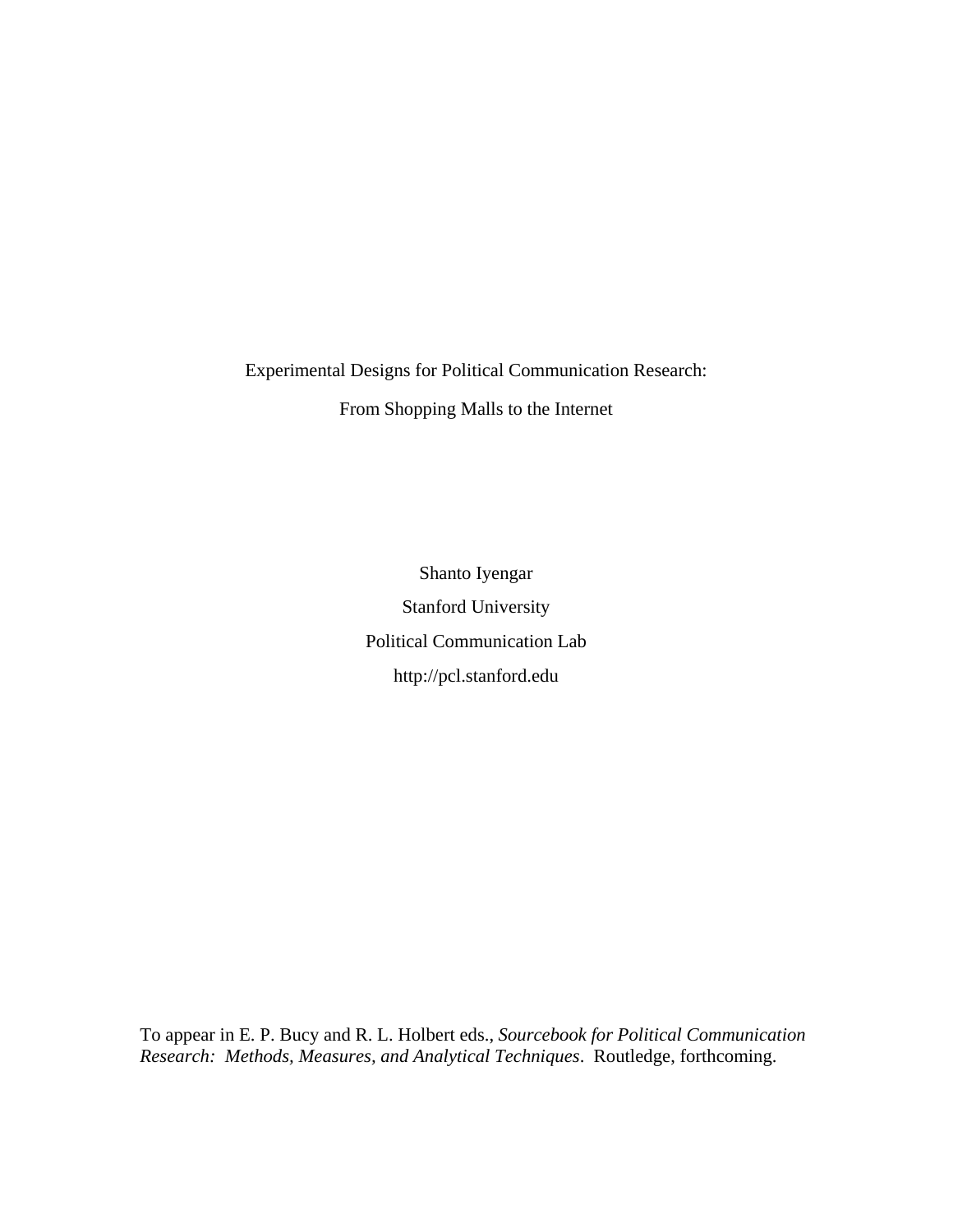## **Introduction**

As recently as three decades ago, the use of experimental methods was a rarity in the disciplines of political science, sociology, and communications. Beginning in the early 1980s, a surge of interest in the interdisciplinary field of political psychology set in motion a trickle of experimental methods into several sub-fields of political science, including political communication. But despite the increased interest, longstanding concerns over the artificiality of experimental settings, the unrepresentativeness of experimental participants and the questionable generalizability of experimental findings continued to impede the further diffusion of experimental methods.

In this chapter I describe the inherent strengths of the experiment as a basis for causal inference, using recent examples from political communication research. I argue that the technological advances associated with the rapid diffusion of the Internet have already gone a long way toward neutralizing the traditional weaknesses of experimentation. First, experiments administered online can prove just as realistic as conventional experiments. Second, issues of sampling bias -- previously endemic to experiments -- can be overcome through the greater "reach" of online experiments and, in addition, by the application of standard probability sampling techniques to the recruitment of online experimental participants. These developments significantly alleviate concerns over the generalizability of experimental research and as a result, experiments now represent a dominant methodology for political communication researchers.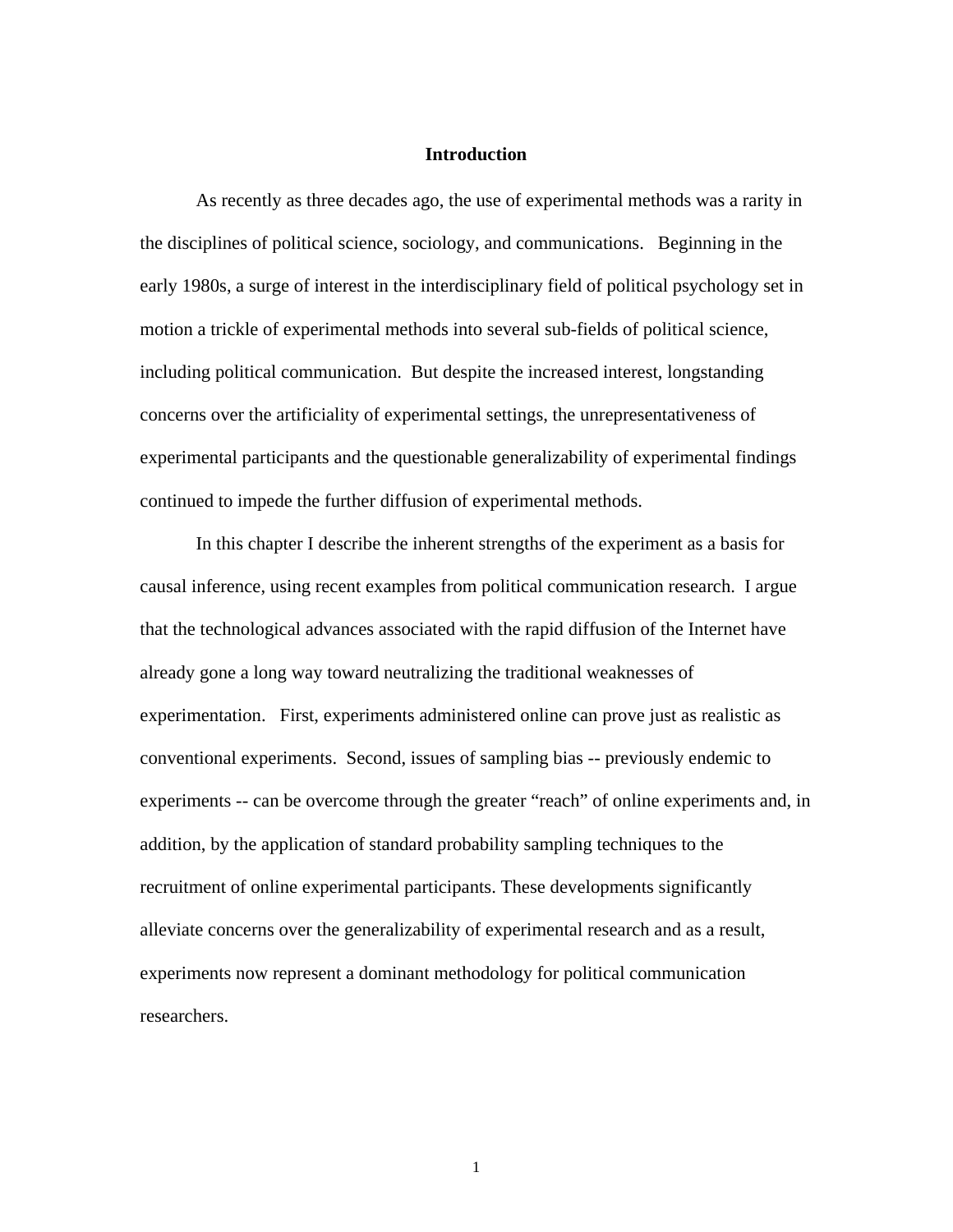### **Causal Inference: The Strength of Experiments**

In the field of political communication, the principal advantage of the experiment over the survey -- and the focus of the discussion that follows -- is the researcher's ability to isolate and test the effects of specific components of political messages. Consider the case of political campaigns. At the aggregate level, campaigns encompass a concatenation of messages, channels, and sources, all of which may influence the audience, often in inconsistent directions. The researcher's task is to identify specific causal factors and delineate the range of their relevant attributes. Even at the relatively narrow level of campaign advertisements, for instance, there are virtually an infinite number of potential causal factors, both verbal and visual. What was it about the infamous "Willie Horton" advertisement that is thought to have moved so many American voters away from Michael Dukakis during the 1988 presidential campaign? Was it, as widely alleged, Mr. Horton's race? Or was it the violent and brutal nature of his behavior, the fact that he was a convict, the race of his victim, or what? Experiments make it possible to isolate the explanation, whether it be text-based, or in the form of audio-visual cues. Surveys, on the other hand, can only provide indirect evidence on self-reported exposure to the causal variable in question.

Of course, experiments not only shed light on treatment effects, but also enable researchers to test more elaborate hypotheses concerning the interaction of message factors with individual difference variables. Not all individuals are equally susceptible to incoming messages. Perhaps Democrats with a stronger sense of racial prejudice were especially likely to sour on Governor Dukakis in the aftermath of their exposure to the Horton advertisement.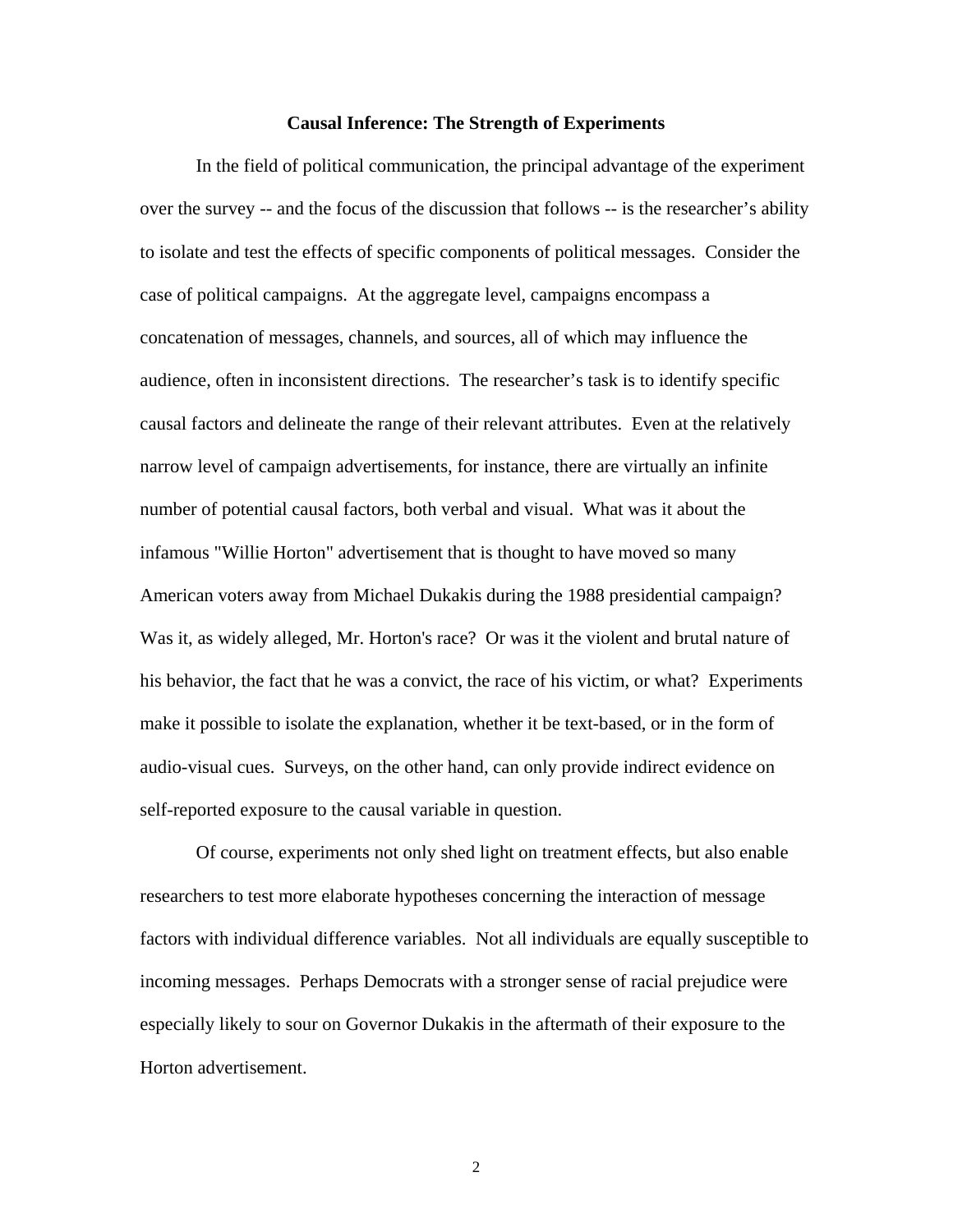The weaknesses of survey design for isolating the effects of mass communication have been amply documented. In a widely cited paper, Hovland (1959) identified several artifacts of survey research including unreliable measures of media exposure. Clearly, exposure is a necessary pre-condition for media influence, but self-reported exposure to the media is hardly equivalent to actual exposure. People have notoriously weak memories for their political experiences (see, for instance, Bradburn, Rips and Shevell, 1987; Pierce and Lovrich, 1982). In the Ansolabehere and Iyengar experiments on campaign advertising, over fifty percent of the participants who were exposed to a political advertisement were unable, *some thirty minutes later*, to recall having seen the advertisement (Ansolabehere, 2006). In a more recent example, Vavreck found that nearly half of a control group not shown a public service message responded either that they couldn't remember or that they had seen it (Vavreck, 2004; also see, Prior, 2003). Errors of memory also compromise recall-based measures of exposure to particular news stories (see Gunther, 1987) or news sources (see Price and Zaller, 1993). Of course, the scale of the error in self-reports necessarily attenuates survey-based estimates of the effects of political campaigns (see Bartels, 1993, 1996; Prior, 2003).

An even more serious obstacle to causal inference in the survey context is that self-reported media exposure is typically endogenous to a host of political attitudes the researcher seeks to explain, including candidate preference. That is, those who claim to read newspapers or watch television news on a regular basis differ systematically (in ways that matter to their vote choice) from those who do not. This problem has become more acute in the aftermath of the revolution in information technology. In 1968, Americans of all political leanings watched one of the three network evening newscasts,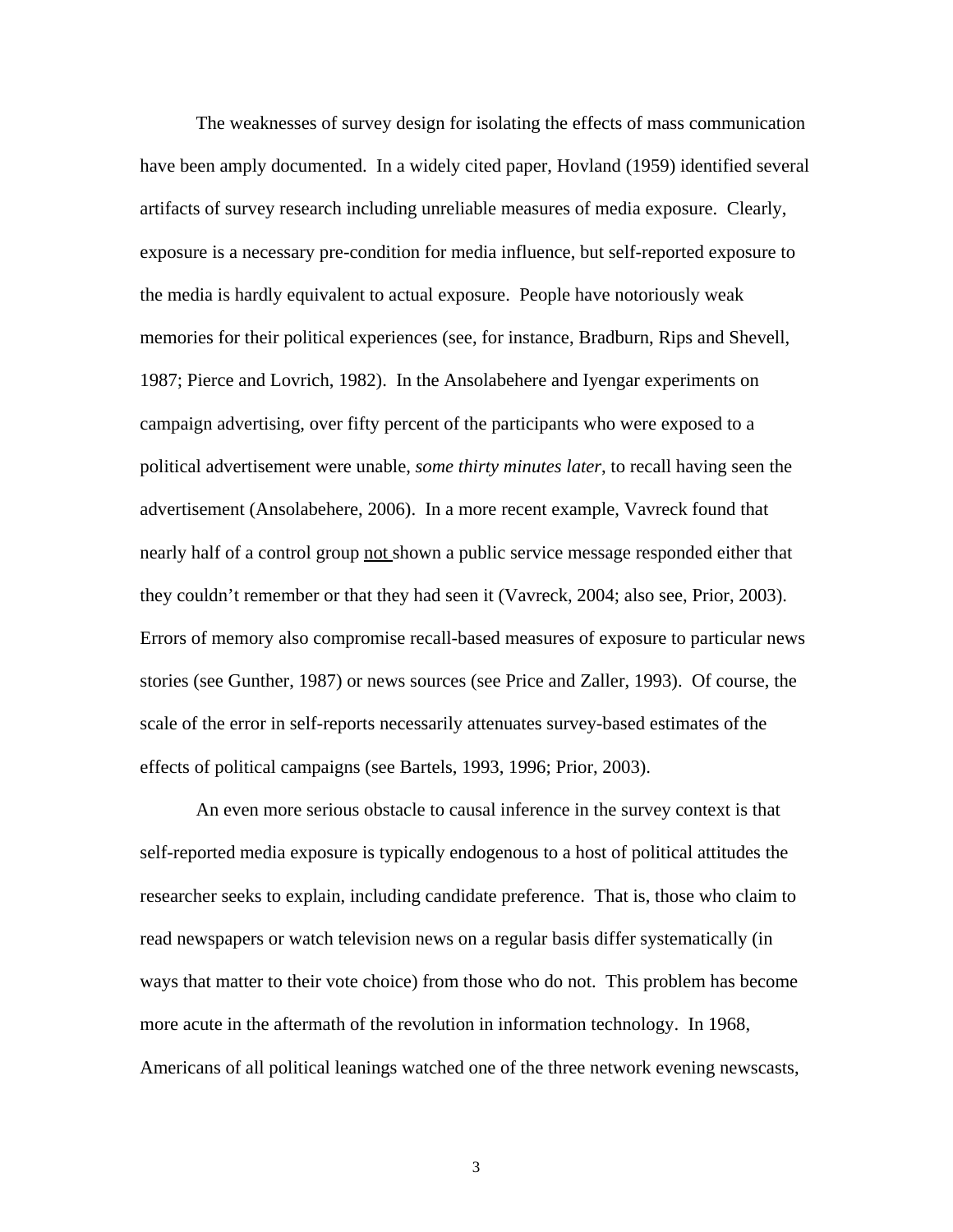but by 2008 the combined audience for network news was nearly cut in half. In 2008, the only people watching the news were those with a keen interest in politics; everyone else had migrated to more attractive, non-political programming alternatives (see Prior, 2007).

The endogeneity issue has multiple ramifications for political communication research. First, consider those instances where self-reported exposure is correlated with political predispositions, but actual exposure is not. This is generally the case with televised political advertising. Most voters encounter political ads not deliberately, but in the course of watching their preferred television programs in which the ad breaks contain a heavy dose of political messages. Thus, actual exposure is idiosyncratic (based on the viewer's preference for particular programs), but self-reported exposure is based on political predispositions.

The divergence in the antecedents of self-reported exposure has predictable consequences for "effects" research. In experiments that manipulated the tone of campaign advertising, the researchers found that actual exposure to negative messages discouraged turnout (Ansolabehere and Iyengar, 1995). However, on the basis of selfreports, survey researchers concluded that exposure to negative campaign advertising stimulated turnout (Wattenberg and Brians, 1999). But was it recalled exposure to negative advertising that prompted turnout, or the greater interest in campaigns among likely voters responsible for their higher level of recall? When recall of advertising in the same survey was treated as endogenous to vote intention and the effects re-estimated using appropriate two-stage methods, the sign of the coefficient for recall was reversed: those who recalled negative advertisements were less likely to intend to vote (see Ansolabehere et al., 1999). Unfortunately, most survey-based analyses fail to disentangle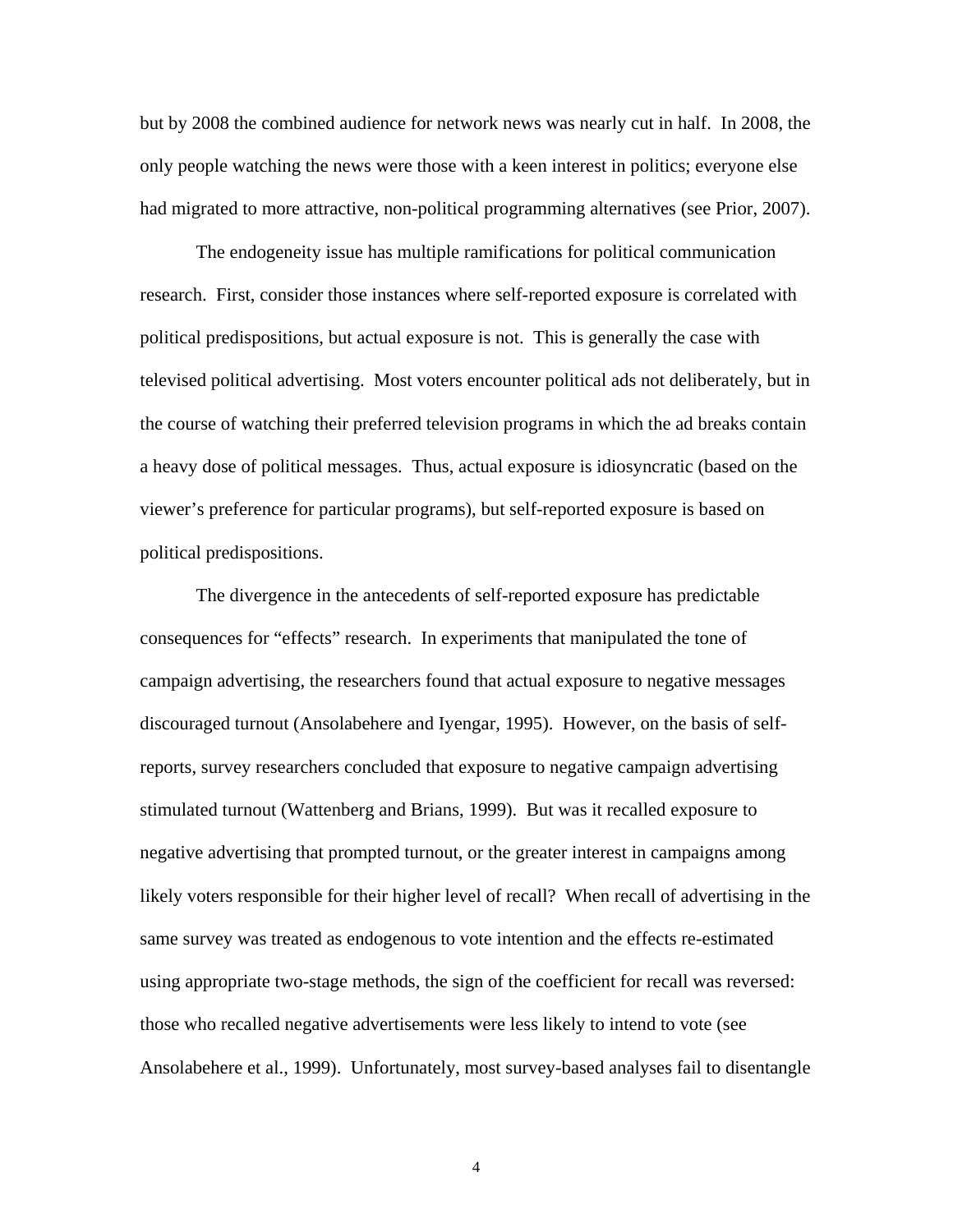the reciprocal effects of self-reported exposure to the campaign and partisan attitudes/behaviors. As this example suggests, in cases where actual exposure is less selective than reported exposure, self-reports will prove especially biased.

In other scenarios, the tables may be turned and the experimental researcher may be at a disadvantage. Actual exposure to political messages in the real world is typically not analogous to random assignment. Unlike advertisements, news coverage of political events can be avoided by choice, meaning that exposure is limited to the politically engaged strata. Thus, as Hovland (1959) pointed out, manipulational control actually weakens the ability to generalize to the real world where exposure to politics is typically voluntary. In these cases, as I note later, it is important that the researcher use designs that combine manipulation with self-selection of exposure.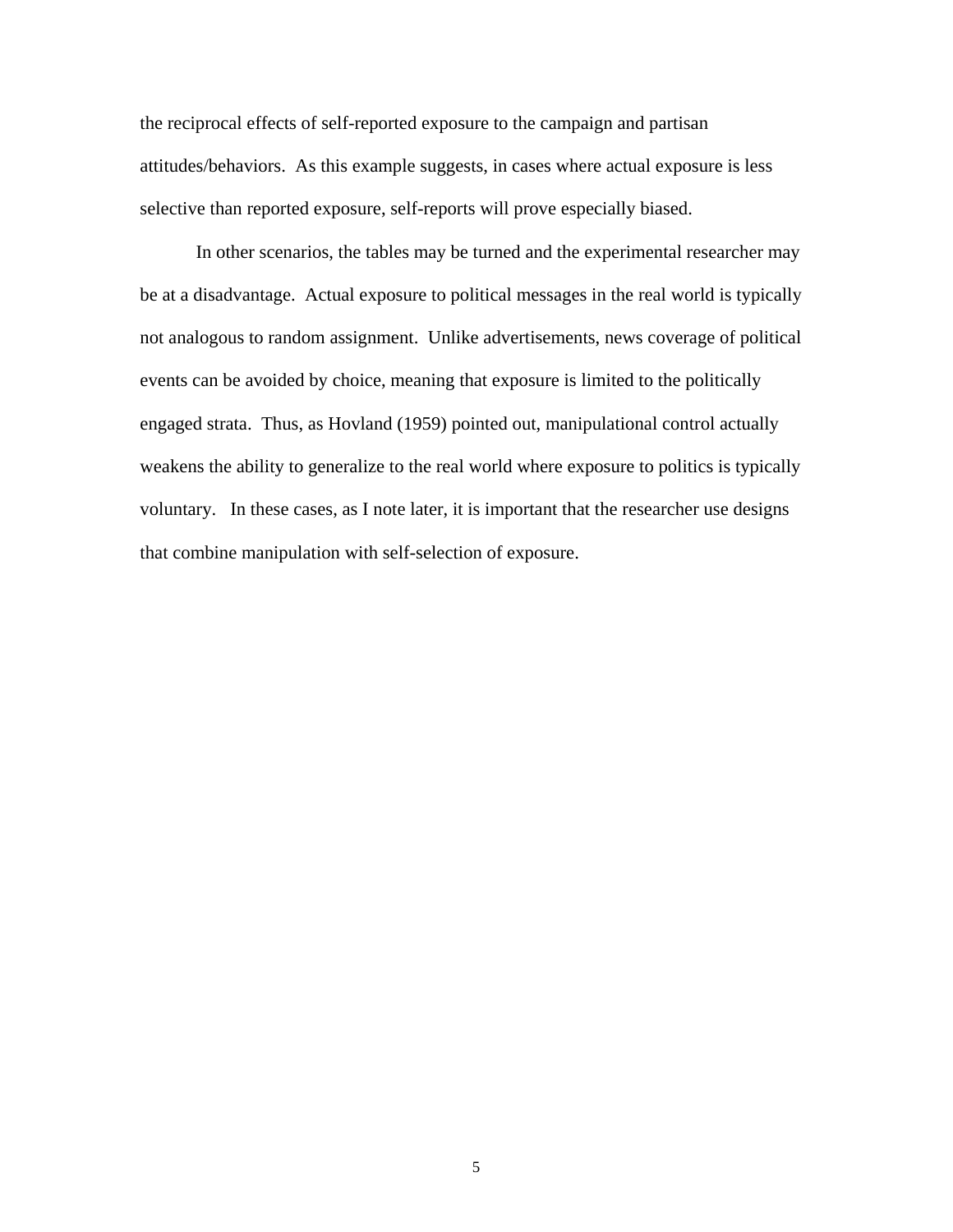In summary, the fundamental advantage of the experimental approach is the ability to isolate causal variables, which become the basis for experimental manipulations. In the next section, I describe manipulations designed to isolate the effects of negative advertising campaigns, racial cues in television news coverage of crime, and the physical similarity of candidates to voters.

### Negativity in Campaign Advertising

At the very least, establishing the effects of negativity in campaign advertising on voters' attitudes requires varying the tone of a campaign advertisement while holding all other attributes of the advertisement constant. Despite the significant increase in scholarly attention to negative advertising, few if any studies live up to this minimal threshold of control (for representative examples of survey-based analyses see Geer and Finkel, 1998; Freedman and Goldstein, 1999; Kahn and Kenney, 2000.)

In a series of experiments conducted by Ansolabehere and this author, the researchers manipulated negativity by varying the text (the soundtrack) of an advertisement while preserving the visual backdrop. The negative version of the message typically placed the sponsoring candidate on the unpopular side of some salient policy issue. Thus, during the 1990 gubernatorial campaign between Pete Wilson (Republican) and Dianne Feinstein (Democrat), the treatment ads positioned the candidates either as opponents or proponents of offshore oil drilling and thus as either friends or foes of the environment. This manipulation was implemented by simply substituting the word "yes" for the word "no." In the positive conditions, the script began as follows: "When federal bureaucrats asked for permission to drill for oil off the coast of California, Pete Wilson/Dianne Feinstein said no . . . " In the negative conditions, we substituted "said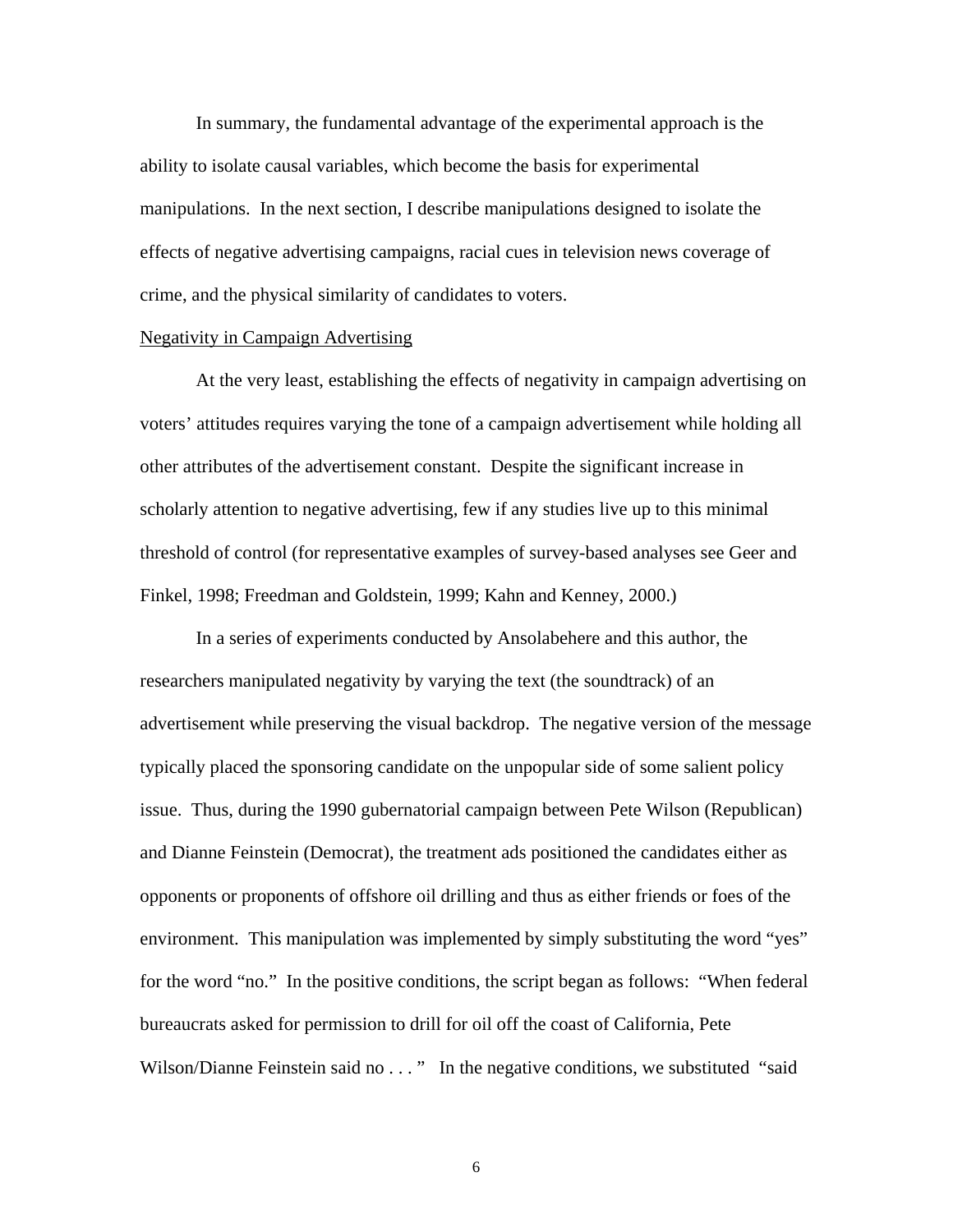yes" for "said no." An additional substitution was written into the end of the ad when the announcer stated that the candidate in question would either work to "preserve" or "destroy" California's natural beauty. Given the consensual nature of the issue, negativity could be attributed to candidates who claimed their opponent was soft on polluters. $1$ 

The results from these studies (all conducted between 1990 and 1993) indicated that participants exposed to negative rather than positive advertisements were less likely to intend to vote. The demobilizing effects of exposure to negative advertising were especially prominent among viewers who did not identify with either of the two political parties (see Ansolabehere and Iyengar, 1995).

#### Racial Cues in Local News Coverage of Crime

 $\overline{\phantom{a}}$ 

As any regular viewer of television will attest to, crime is a frequent occurrence in broadcast news. In response to market pressures, television stations have adopted a formulaic approach to covering crime, an approach designed to attract and maintain the highest degree of audience interest. This "crime script" suggests that crime is invariably violent and those who perpetrate crime are disproportionately nonwhite. Because the crime script is encountered so frequently (several times each day in many cities) in the course of watching local news, it has attained the status of common knowledge. Just as we know full well what happens when one walks into a restaurant, we also know -- or at least think we know -- what happens when crime occurs (Gilliam and Iyengar, 2000).

<span id="page-7-0"></span> $1$  Of course, this approach assumes a one-sided distribution of policy preferences and the tone manipulation would be reversed for participants in the experiment who actually favored off shore drilling.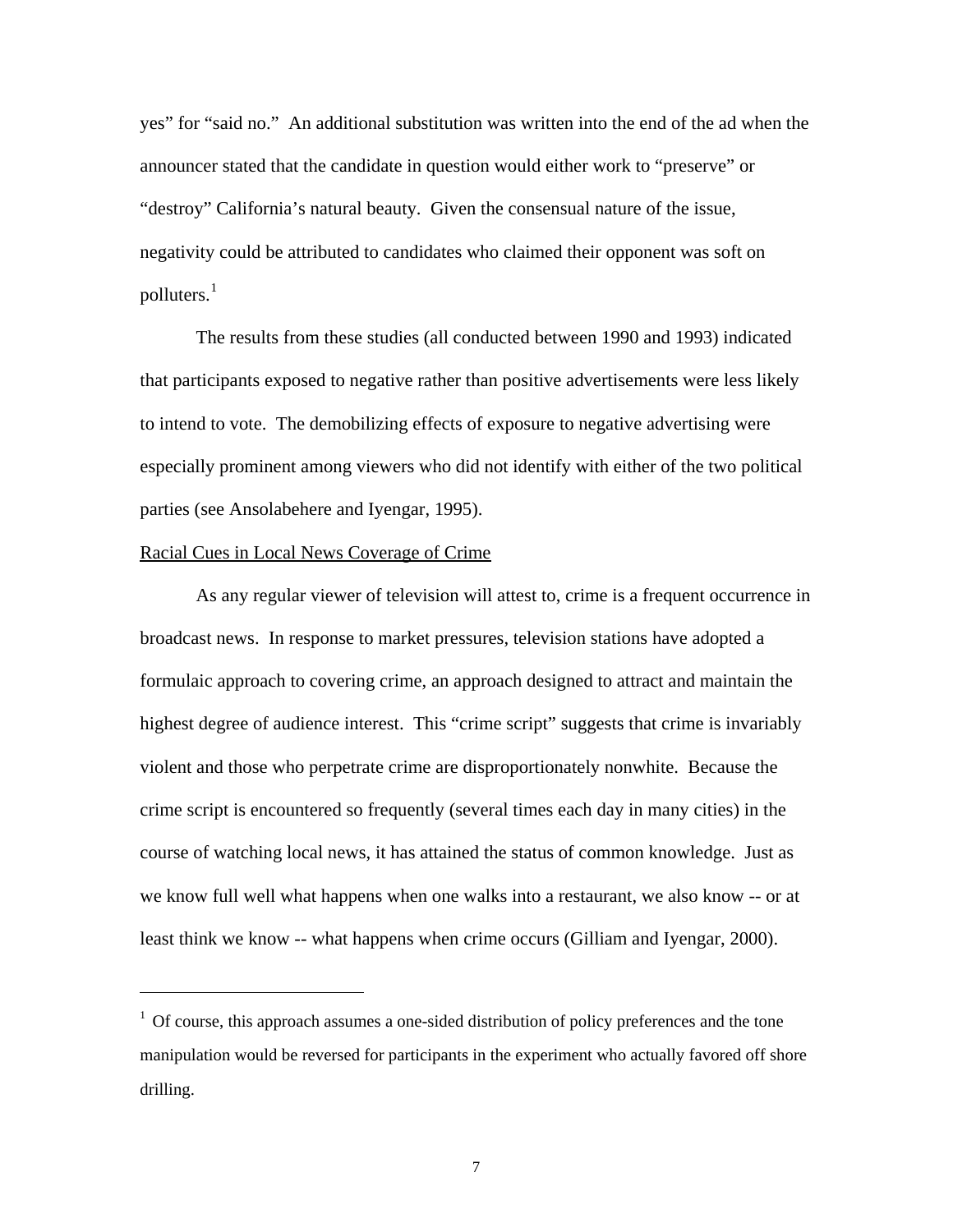In a series of recent experiments, researchers have documented the effects of both elements of the crime script on audience attitudes (see Gilliam, Valentino and Beckman, 2002; Gilliam, Iyengar, Simon, and Wright, 1996). For illustrative purposes, I focus here on the racial element. In essence, the experiments were designed to manipulate the race/ethnicity of the principal suspect depicted in a news report while maintaining all other visual characteristics. The original stimulus was a typical local news report, which included a close-up "mug shot" of the suspect. The picture was digitized, "painted" to alter the perpetrator's skin color, and then re-edited into the news report. As shown below, beginning with two different perpetrators (a white male and a black male), the researchers were able to produce altered versions of each individual in which their race was reversed, but all other features remained identical. Participants who watched the news report in which the suspect was thought to be non-white expressed greater support for "punitive" policies (e.g. imposition of "three strikes and you're out" remedies, treatment of juveniles as adults, etc.). Given the precision of the design, these differences in the responses of the subjects exposed to the white or black perpetrators could only be attributed to the perpetrator's race (see Gilliam and Iyengar, 2000).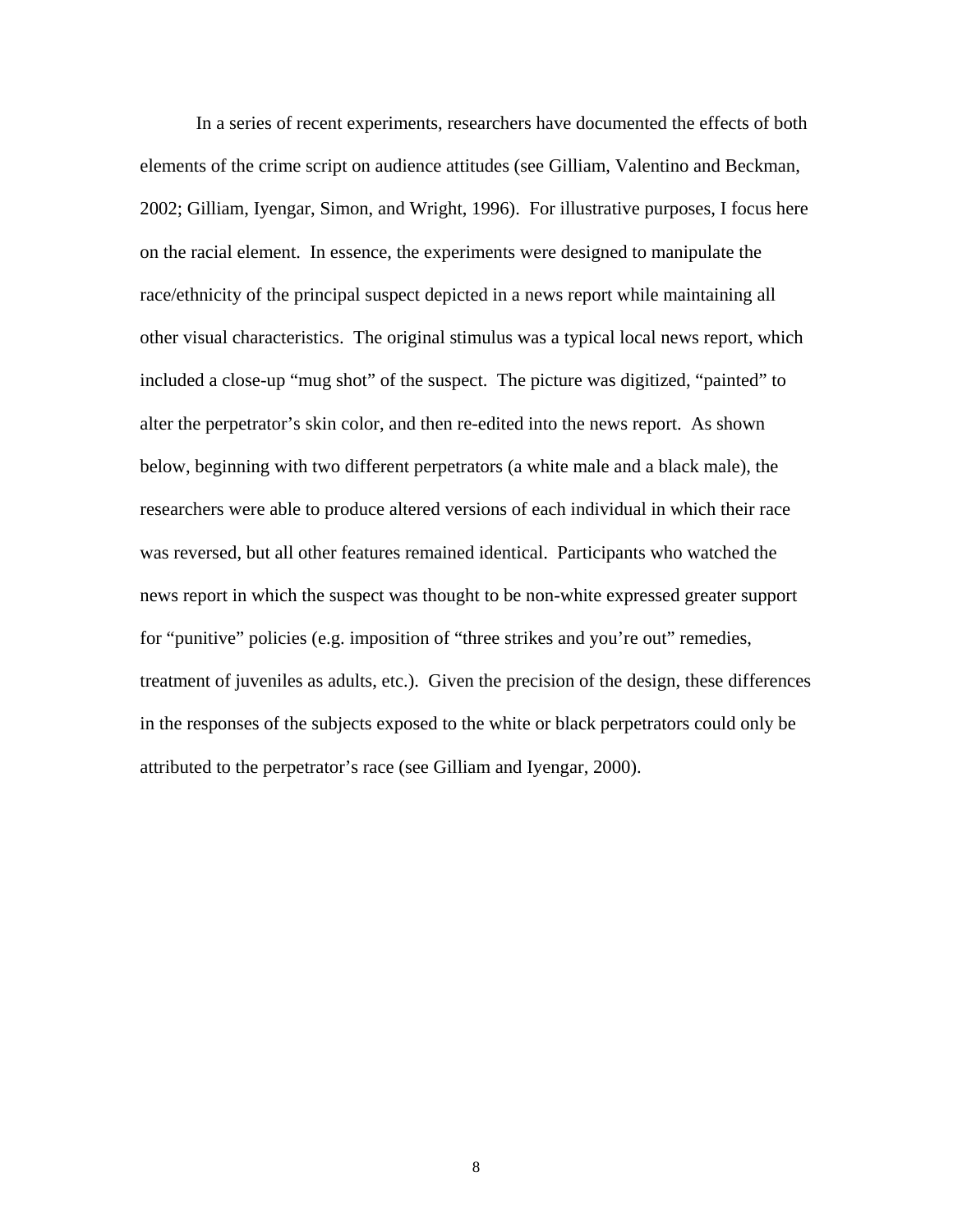



## Facial Similarity as a Political Cue

It is well-known that voters gravitate to candidates who most resemble them on questions of political ideology, issue positions, and party affiliation. But what about physical resemblance; are voters also attracted to candidates who look like them?

Several lines of research suggest that physical similarity in general, and facial similarity in particular, is a relevant criterion for choosing between candidates. Thus, frequency of exposure to any stimulus – including faces – induces a preference for that stimulus over other, less familiar stimuli (Zajonc, 2001). Moreover, evolutionary psychologists argue that physical similarity is a kinship cue and there is considerable evidence that humans are motivated to treat their kin preferentially (see, for instance, Burnstein, Crandall, and Kitayama, 1994; Nelson, 2001).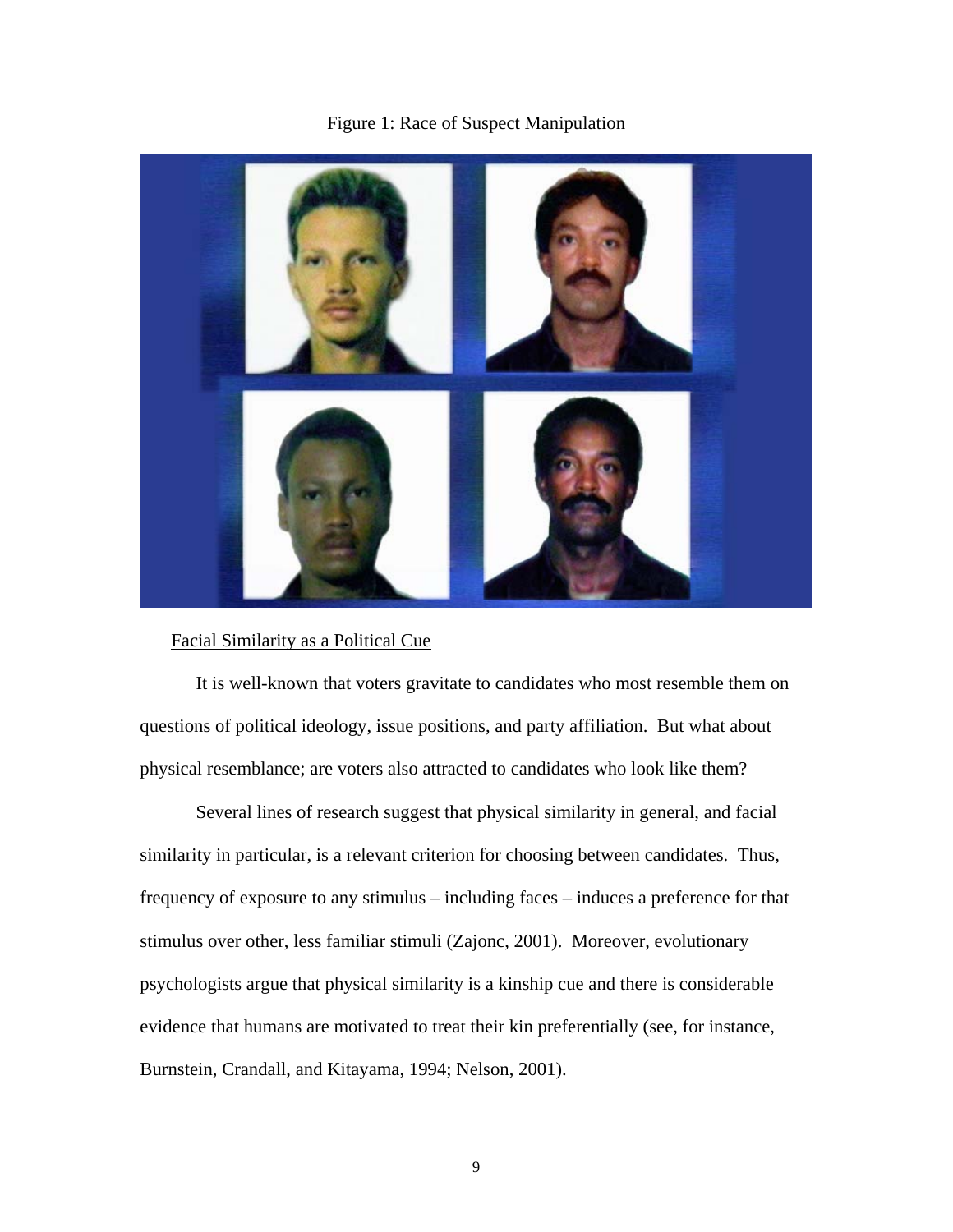In order to isolate the effects of facial similarity on voting preferences,

researchers obtained digital photographs of 172 registered voters selected at random from a national Internet panel (for details on the methodology, see Bailenson, Iyengar, and Yee, 2008). Participants were asked to provide their photographs approximately three weeks in advance of the 2004 election. One week before the election, these same participants were asked to participate in an online survey of political attitudes that included a variety of questions about the presidential candidates (President Bush and Senator Kerry). The screens for these candidate questions included photographs of the two candidates displayed side by side. Within this split-panel presentation, participants had their own face either morphed with Bush or Kerry at a ratio of 60 percent of the candidate and 40% of themselves. Figure 2 shows two of the morphs used in this study.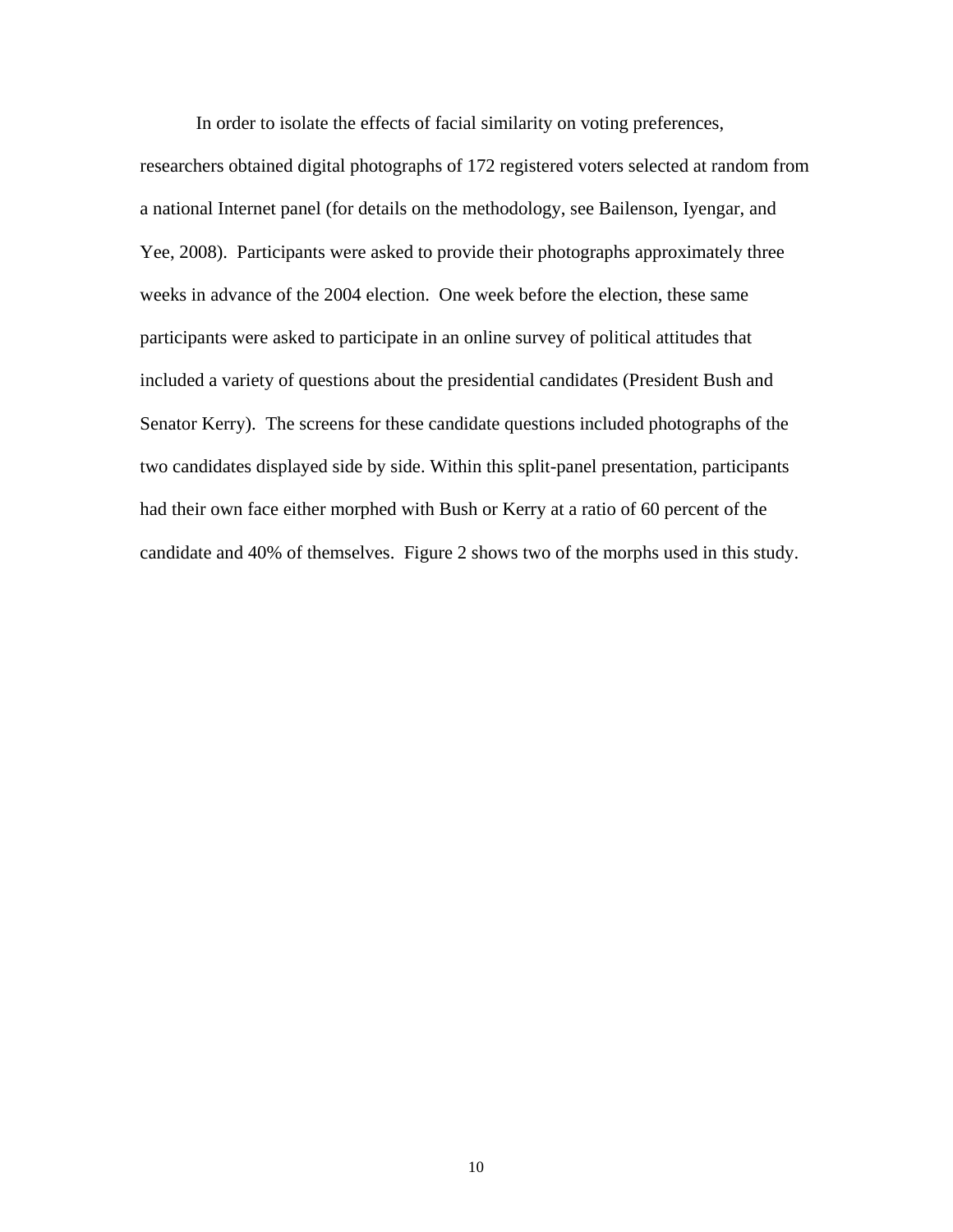# Figure 2

# The Facial Similarity Manipulation



subject

"John Kerry"

60:40 Blend

The results of the face morphing study revealed a significant interaction between facial similarity and strength of the participant's party affiliation. Among strong partisans, the similarity manipulation had no effect; these voters were already convinced of their vote choice. But weak partisans and independents -- whose voting preferences were not as entrenched – moved in the direction of the more similar candidate (see Bailenson, Iyengar, and Yee, 2008). Thus, the evidence suggests that non-verbal cues can influence voting, even in the most visible and contested of political campaigns.

In short, as these examples indicate, the experiment provides unequivocal causal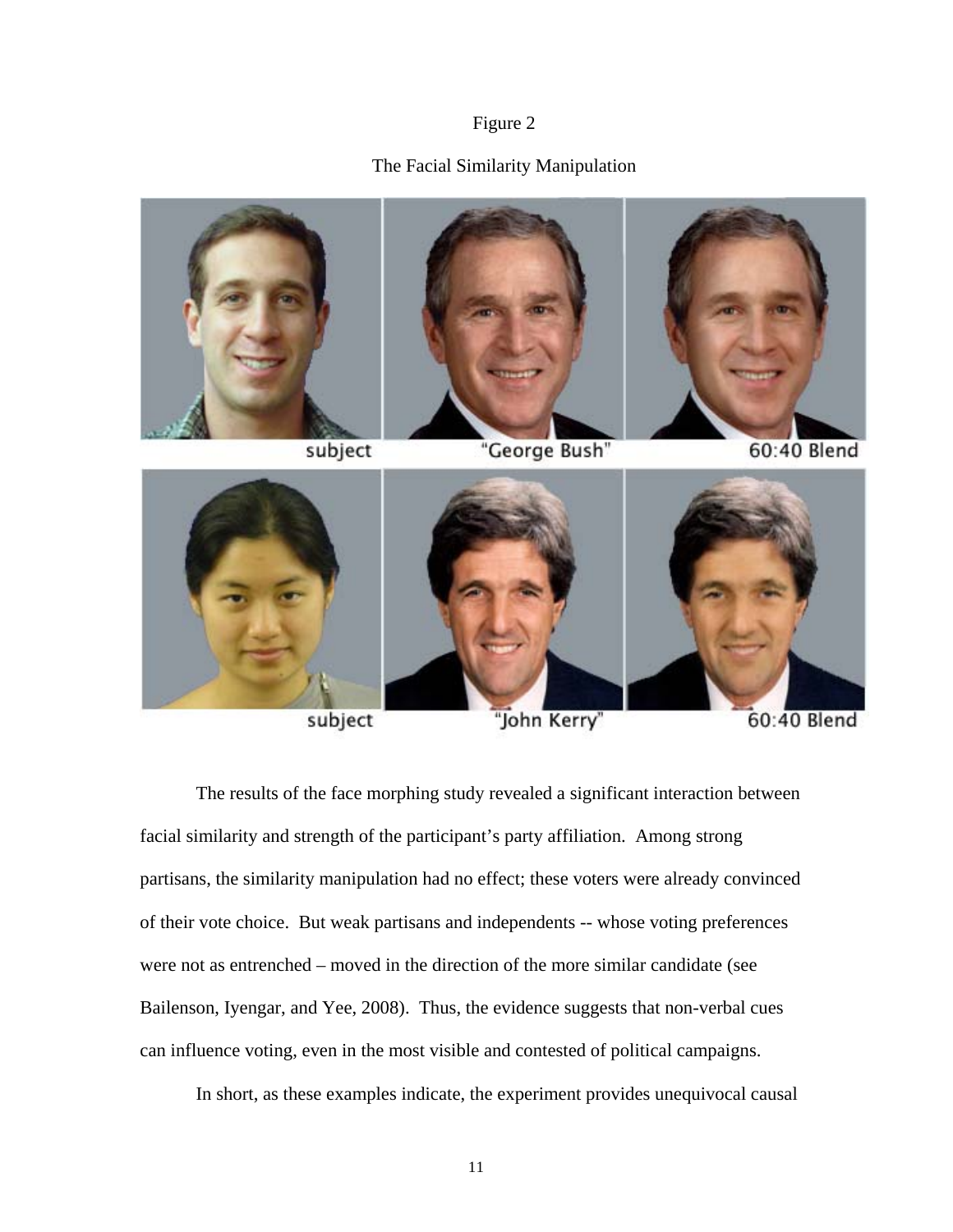evidence because the researcher is able to isolate the causal factor in question, manipulate its presence or absence, and hold all other potential causes constant.

## **Improved Measures of Audience Response**

The ability to launch experiments online further strengthens the ability of communication researchers to draw causal inferences by providing more precisely calibrated indicators of audience reactions to media messages. For instance, as described below, online experiments permit observation of information seeking behavior and enable more finely-grained, longitudinal indicators of voter response to campaign advertisements.

### Behavioral Indicators of Selective Exposure

Researchers have long assumed that people have an innate preference for attitudeconsistent messages or sources of information. According to this "selective exposure" hypothesis, voters seek to avoid information that clashes with their preexisting beliefs (e.g., Festinger 1957) and instead put themselves in the path of information they expect to agree with. As Lazarsfeld et al. pointed out, biased exposure to information has clear implications for the exercise of informed citizenship: "In recent years there has been a good deal of talk by men of good will about the desirability and necessity of guaranteeing the free exchange of ideas in the market place of public opinion. Such talk has centered upon the problem of keeping free the channels of expression and communication. Now we find that the consumers of ideas, if they have made a decision on the issue, themselves erect high tariff walls against alien notions" (1948, 89).

Given the practical difficulties of delivering large quantities of information, the typical study on selective exposure provides participants with only a limited range of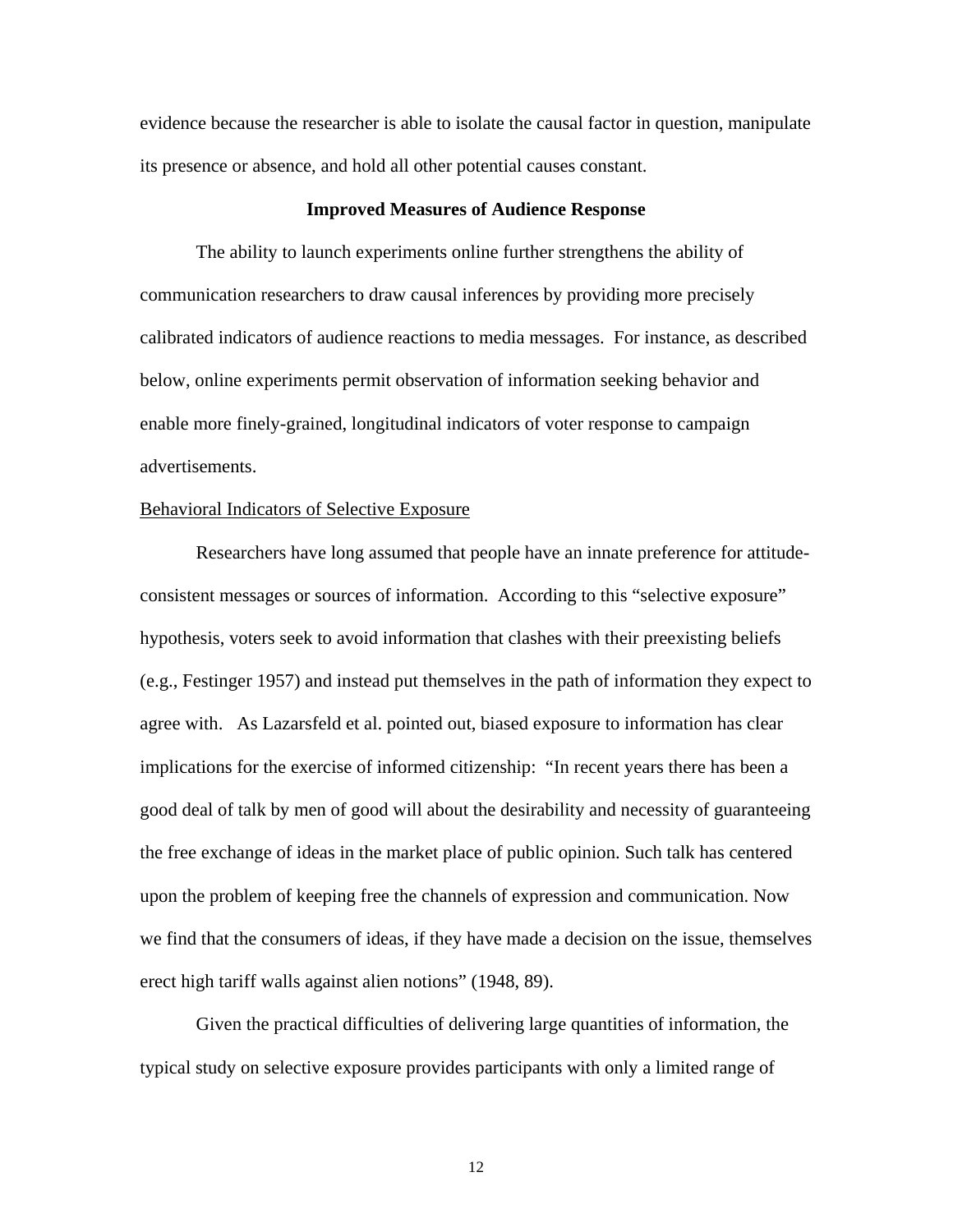choice. As Cotton pointed out, the literature has failed to address "how people actively seek and avoid information on their own" (1985, 29). Digital technology, however, makes it possible to deliver voluminous quantities of information in a compact and easy to navigate format.

In a study of selective exposure during the 2000 presidential campaign, researchers provided a representative sample of registered voters with a multimedia CD containing extensive information about candidates Bush and Gore – including text of all their stump speeches delivered between July 1 and October 7, a full set of televised ads, and the texts of the two major political parties' platforms. The CD also included the soundtrack and transcripts of the candidates' nomination acceptance speeches and the first televised debate. All told, the information amounted to over 600 pages of text and two hours of multi-media (see Iyengar et al., 2008).

The campaign CD was delivered to a representative sample of American adult Internet users two weeks before Election Day. Participants were informed in advance that their use of the CD would be examined by the researchers (and they were requested not to share the CD with members of their family or friends). As the user navigated through the CD, a built-in tracking feature recorded every visited page (in the order of visit), the number of CD sessions, and the length of each viewing session in a log file on the user's computer hard drive. Upon completing a post-election survey, participants were given instructions for finding and uploading their log-files. On the basis of these files, the researchers were able to monitor the degree to which CD users gravitated to information provided by the candidate they preferred. In fact, the findings revealed only partial evidence of selective exposure based on partisanship; Republicans (and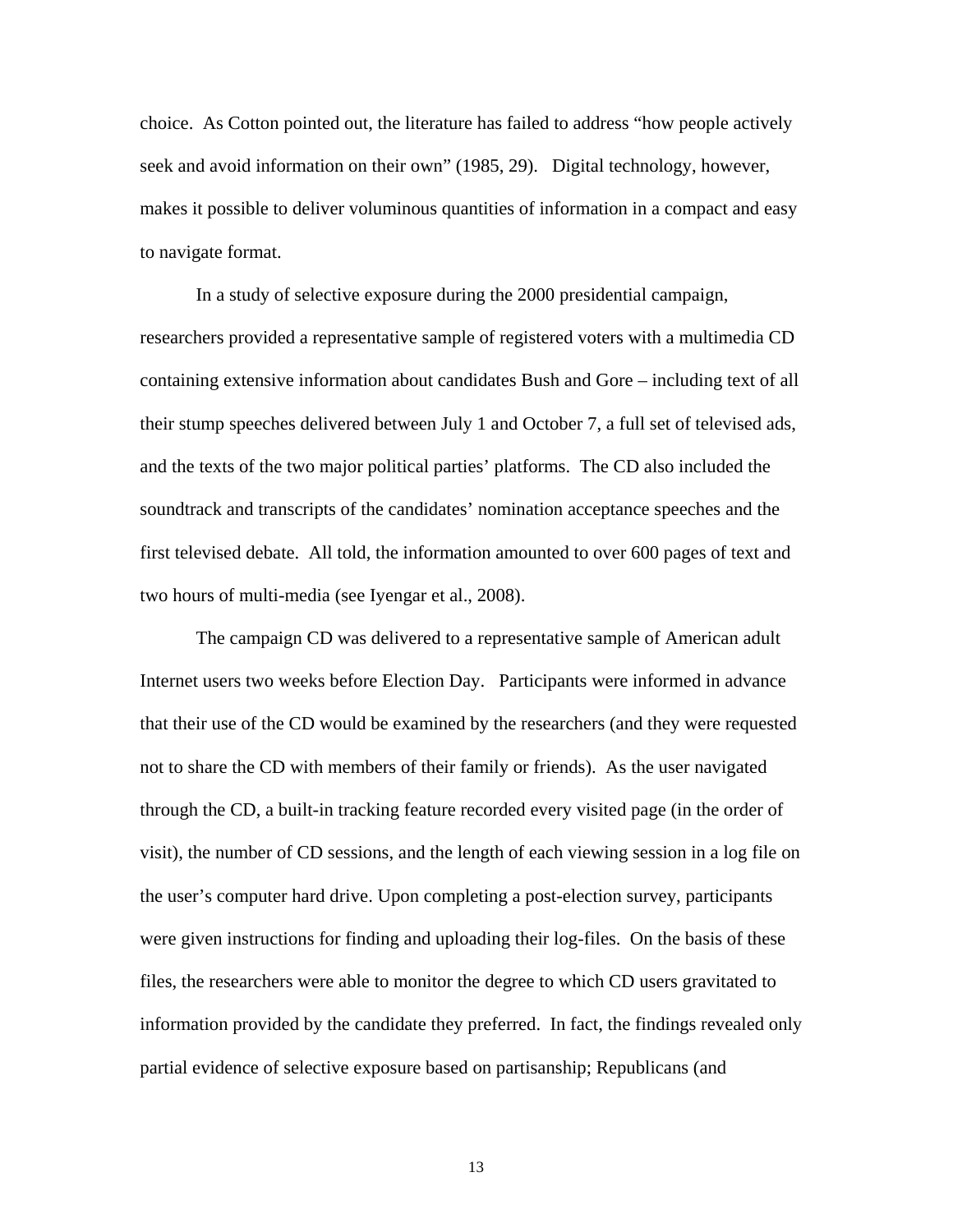conservatives) showed a clear preference for information concerning Bush, but Democrats (and liberals) proved more even-handed in their CD use.

The tendency for partisans on the right to show greater avoidance of attitudediscrepant information is attributable to both dispositional and contextual factors. In comparison with liberals, conservatives may have a more intense sense of group identity, thus heightening their need to avoid dissonance. On the other hand, the greater selectivity among Republicans may reflect habituation over time. Since the launch of the Fox Network in 1986, Republicans have enjoyed easy access to news with a pro-Republican tilt. This experience with Fox News may encourage similar information-seeking behavior in a non-news context.

### Continuous Tracking of Viewers' Reactions to Campaign Ads

Campaign advertising is the major source of information for voters in nonpresidential elections. Understanding voters' reactions to ads is thus fundamental to understanding the effectiveness of campaigns. Most researchers who investigate the effectiveness of ad campaigns typically rely on verbal measures to gauge the influence of ads. Viewers might be asked if they agreed or disagreed with the ad in question, or if the ad elicited positive or negative feelings concerning the sponsoring candidate. These measures ask respondents to provide a summary or "averaged" assessment of their reaction to the content and imagery of ads.

With the diffusion of digital technology, it is possible to monitor viewer response to advertising on a continuous basis, over the entire playing of the ad. Rather than asking for a summary assessment after the participant has watched the ad, researchers can use an online "dials" procedure that synchronizes the state of viewers' feelings with the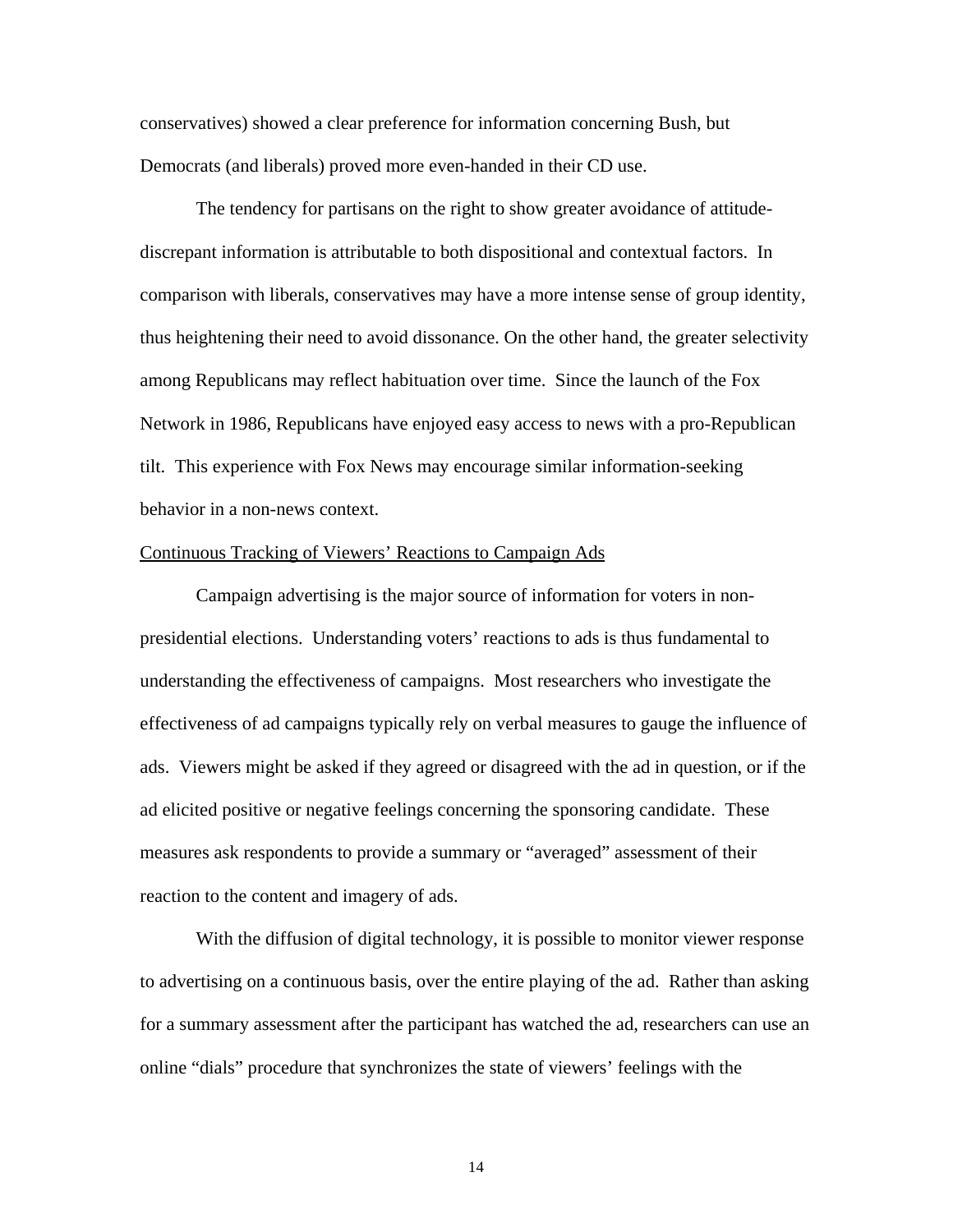soundtrack and visual imagery they encounter at any given moment during the playing of the ad.

The dials methodology was implemented in a study of the 2006 senate elections in six battleground states. A sample of registered voters with Internet access was selected at random from a nationwide online panel. Participants were instructed (and given a practice task) on how to move a slider located immediately below the video in accordance with their feelings about the content of the ad. The specific instruction was: If what you see or hear makes you feel good, or you agree with the speaker, indicate this by moving the slider towards the green end. If, however, your reaction is negative, and you dislike what you see or hear, then move the slider to the red zone."

Special software recorded the position of the slider once a second at quite a high level of resolution, by evenly dividing the range of dial positions into 100 intervals, with zero indicating the left or negative end of the dial, and 100 the right or positive end. Thus, as the ad played, we could monitor voters' reactions from beginning to end. At the start of each ad, the slider begins at the neutral or ''50'' position, and this is the first dial value recorded for each ad view. Figure 2 displays a pair of screenshots from one of the Tennessee conditions, with two hypothetical settings of the dial (not at the start of the ad).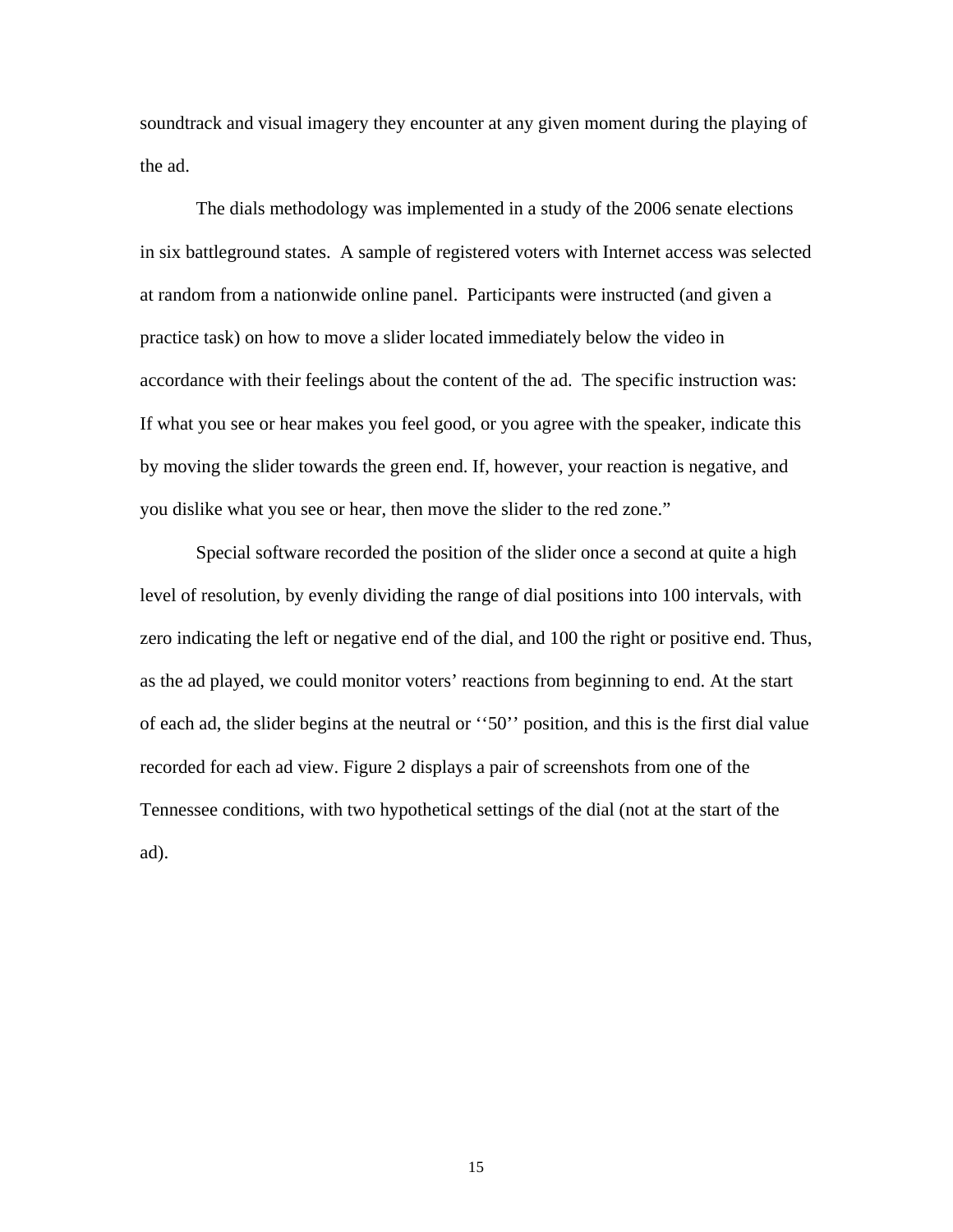

Figure 3: Screenshots from Online Dials

As the ad played, subjects could move the slider to indicate their feelings about the content of the ad, with the position of the dial being recorded once a second.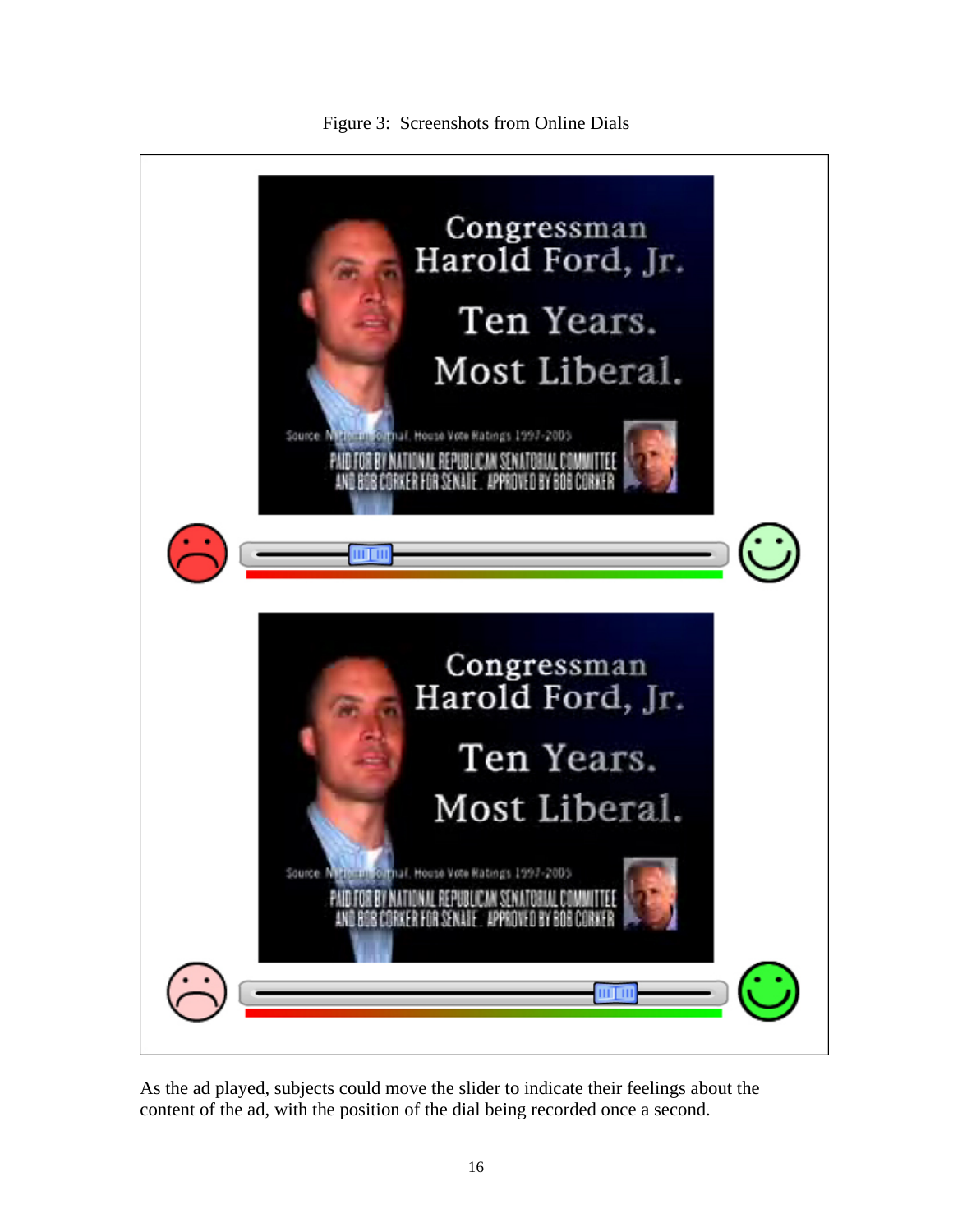The results from this study indicated that most ads polarize partisan viewers; over the course of the ad, Democrats and Republicans inevitably move in opposite directions (see Figure 4). While partisans responded rapidly to the content of advertising, independents were typically unmoved, remaining ambivalent over the entire playing of the ad.





A further finding from this dials study was that the rate of polarization proved variable across the partisanship of the sponsoring candidate. Democrats consistently converged faster in response to Democratic ads than did Republicans in response to Republican ads. In effect, Democratic ads resonated more powerfully with Democrats than did Republican ads with Republicans. Democratic ads, which tended to highlight the state of the war in Iraq, the fallout from the Abramoff scandal and which linked the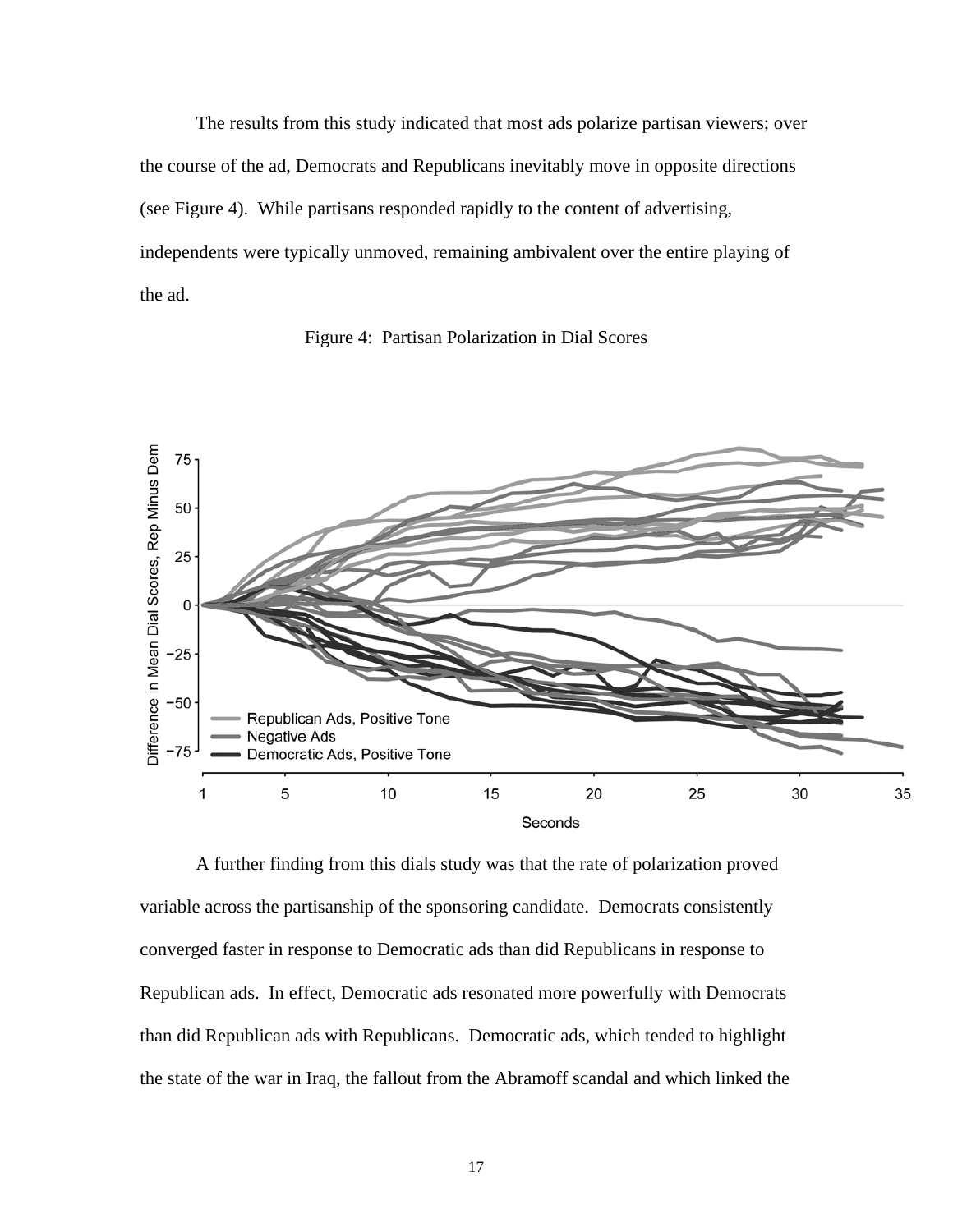Republican candidate with President Bush, mobilized the Democratic base more effectively than generic Republican appeals on national security, immigration, or taxes.

## **The Issue of Generalizability**

The problem of limited generalizability, long the bane of experimental design, is manifested at three levels: the realism of the experimental setting, the representativeness of the participant pool, and the discrepancy between experimental control and selfselected exposure to media presentations.

#### Mundane Realism

 $\overline{\phantom{a}}$ 

 Because of the need for tightly controlled stimuli, the setting in which the typical laboratory experiment occurs is often quite dissimilar from the setting in which subjects ordinarily experience the "target" phenomenon. Concern over the artificial properties of laboratory experiments has given rise to an increased use of so-called field experiments in which the procedures and settings more closely reflect ordinary life.<sup>[2](#page-18-0)</sup>

A common strategy in field experiments is the reliance on interventions with which subjects are familiar. The Ansolabehere/Iyengar campaign experiments were relatively realistic in the sense that they occurred during ongoing campaigns characterized by heavy levels of televised advertising (see Ansolabehere and Iyengar, 1995). The presence of a political advertisement in the local news (the vehicle used to convey the manipulation) was hardly unusual or unexpected since candidates advertise most heavily during news programs. The advertisements featured real candidates -- Democrats and Republicans, liberals and conservatives, males and females, incumbents and challengers -- as the sponsors. The material that made up the experimental stimuli

<span id="page-18-0"></span> $2$  Psychologists typically use the term to describe experiments administered in naturalistic public settings such as elevators, subway cars or shopping malls (see Snyder et al., 1974).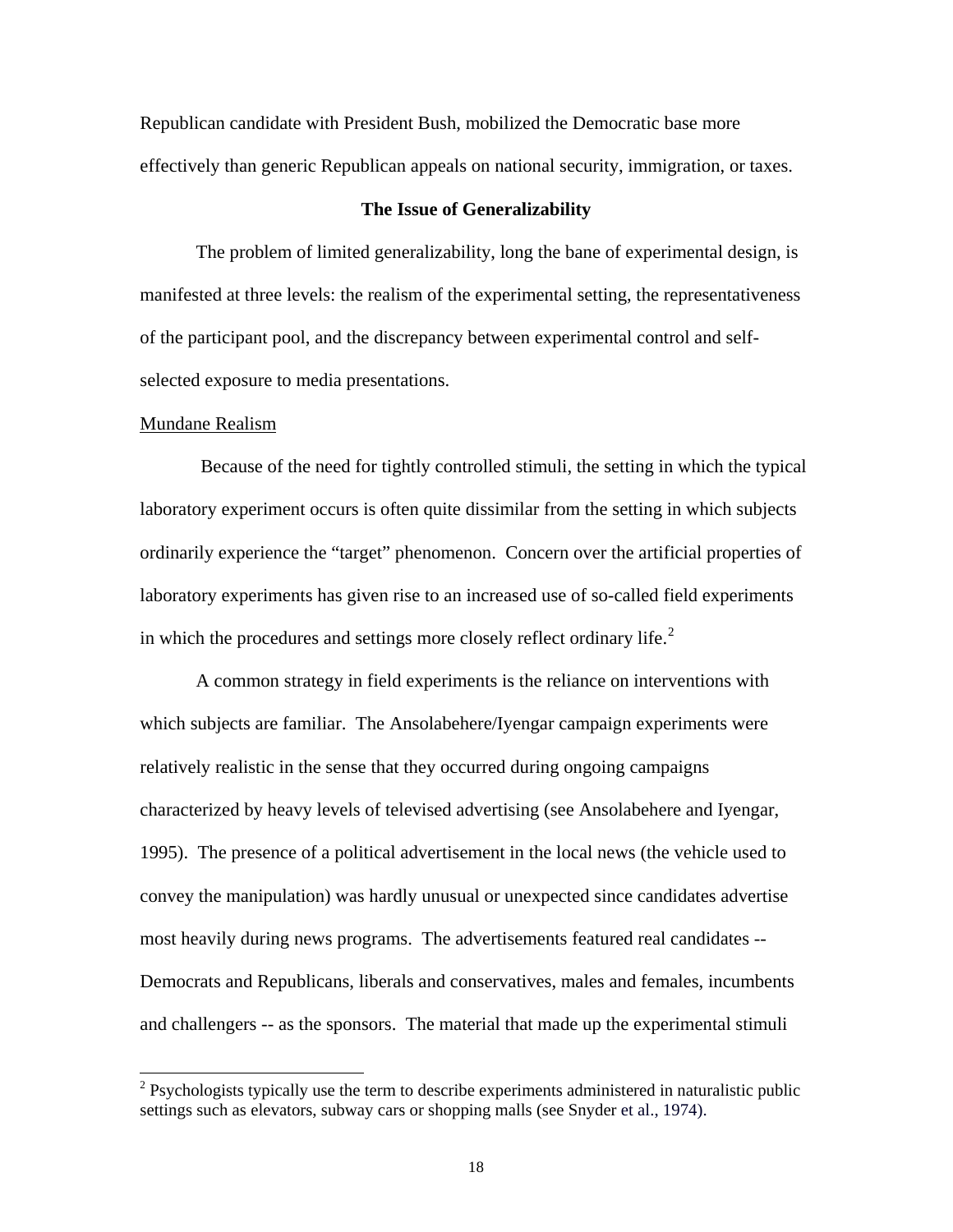were selected either from actual advertisements used by the candidates during the campaign, or were produced to emulate typical campaign advertisements. In the case of the latter, the researchers spliced together footage from actual advertisements or news reports making the treatment ads representative of the genre. (Of course, the need for control made it necessary for the test ads to differ from actual political ads in several important attributes including the absence of music and the appearance of the sponsoring candidate.)

Realism also depends upon the physical setting in which the experiment is administered. Asking subjects to report to a location on a university campus may suit the researcher, but may make the experience of watching television equivalent to the experience of visiting the doctor. A more realistic strategy is to provide subjects with a milieu that closely matches the setting of their living room or den. To that end, the Ansolabehere/Iyengar experimental "laboratory" was designed to resemble, as closely as possible, the natural "habitat" of the television viewer. Comfortable couches and chairs were arranged in front of a television set, with houseplants and wall hangings placed around the room. Respondents had access to refreshments and reading matter (newspapers and magazines) during the viewing sessions. In most cases, a family member or friend took part in the experiment at the same time, so that subjects did not find themselves sitting next to a stranger while viewing the political advertisements.<sup>[3](#page-19-0)</sup>

 $\overline{\phantom{a}}$ 

<span id="page-19-0"></span> $3$  It is possible, of course, for the experimental setting to be too realistic. During the early days of our campaign experiments, we provided subjects with access to a remote control device, only to discover that a subject used it to fast forward the tape during the commercial breaks. The number of participants per experimental session ranged from one to four. In most cases, sessions with multiple participants consisted of people who scheduled the session together (i.e. people who were members of the same family or work group). It is possible that the social atmosphere of the viewing sessions (watching with people you know, watching with strangers, or watching alone) may have interacted with the manipulations, but we had no apriori basis for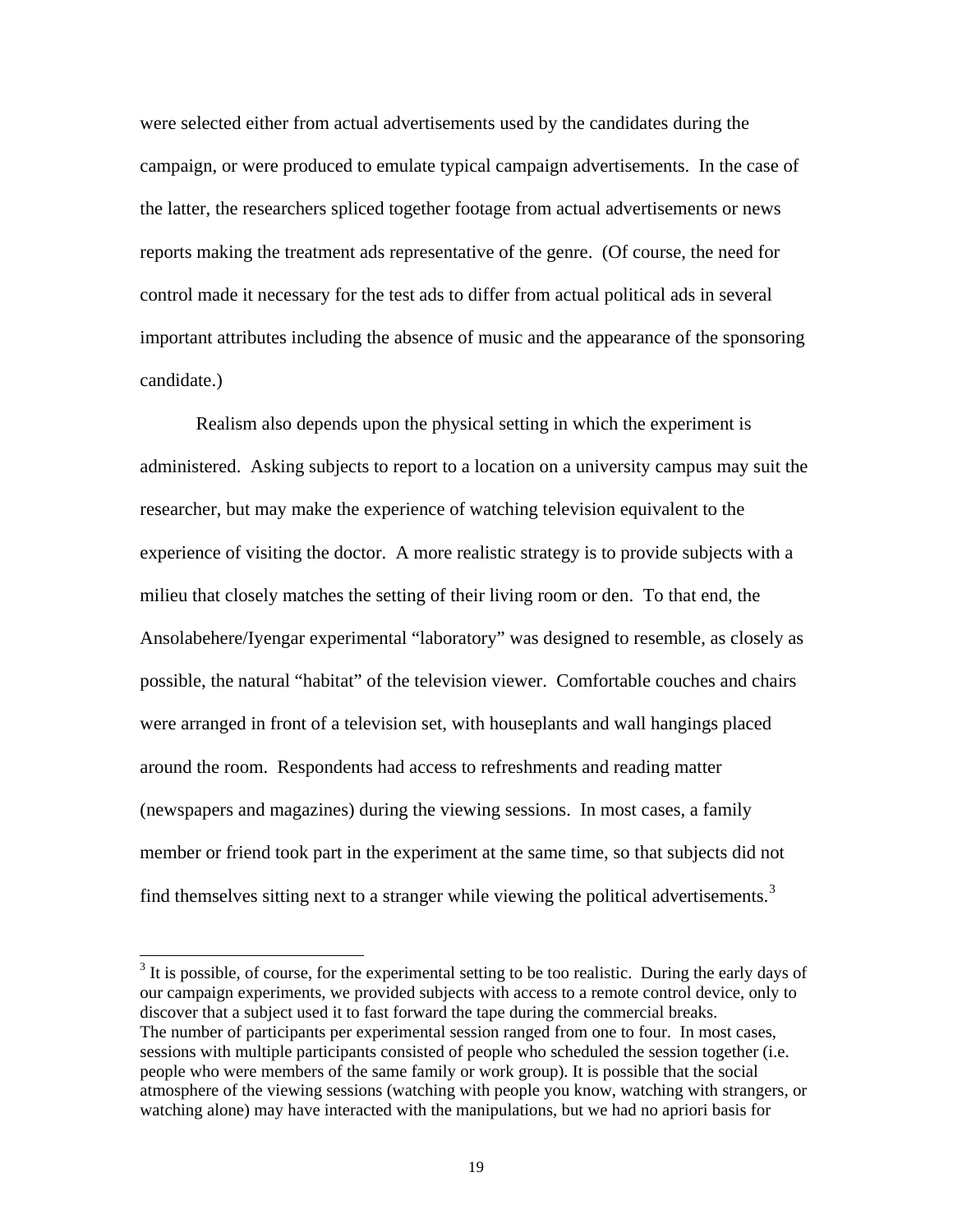A further step toward realism concerns the power of the manipulation (also referred to experimental realism). Of course, the researcher would like the manipulation to be noticed by the subject. At the same time, it is important that the manipulation not overwhelm the subject (as in the Milgram obedience studies where the task of administering electric shock to a fellow subject proved overpowering to many). In the case of the campaign advertising experiments, we resolved the experimental realismmundane realism tradeoff by embedding the manipulation in a commercial break of a local newscast. The political ad appeared with other non-political ads (we excluded other political ads from the newscast) and because subjects were led to believe that the study was about "selective perception of news," we gave them no rationale to pay particular attention to ads. Overall, the manipulation was relatively small, amounting to thirty seconds of a fifteen-minute videotape.

In general, the mundane realism - experimental control trade off is significant. The fact that subjects watch treatments in the company of others means that their level of familiarity with fellow subjects is subject to unknown variation. And producing experimental ads that more closely emulate actual ads (e.g. ads with musical background included and featuring the sponsoring candidate) introduces a series of confounded variables associated with the appearance and voice of the sponsor.

#### Sampling Bias

 $\overline{\phantom{a}}$ 

The most widely cited limitation of experiments concerns the composition of the subject pool (Sears, 1986). Typically, laboratory experiments are administered upon "captive" populations -- college students who must serve as guinea pigs in order to gain

expecting the effects of advertising tone on political attitudes to be conditioned by the sociability of the viewing experience.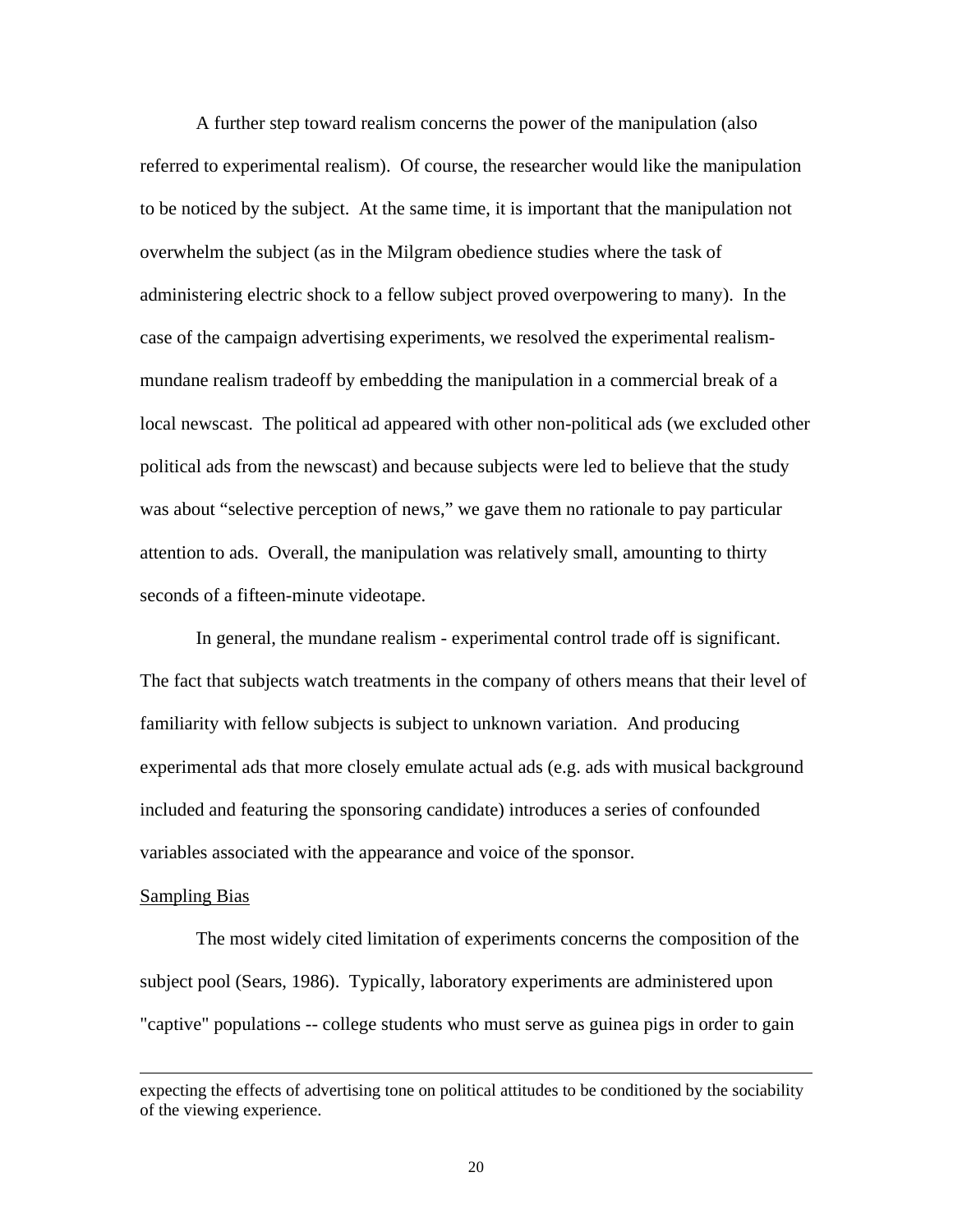course credit. College sophomores may be a convenient subject population, but are they comparable to "real people?"

In conventional experimental research, it is possible to broaden the participant pool, but at considerable cost/effort. Locating experimental facilities at public locations and enticing a quasi-representative sample to participate proves both cost- and laborintensive. Typical costs include rental fees for an experimental facility in a public area (such as a shopping mall), recruitment and compensation of subjects, and training and compensation of research staff to administer the experiments. In the local news experiments conducted in Los Angeles in 1999, the total costs per subject amounted to approximately \$45. Fortunately, as described below, technology has both enlarged the pool of potential participants and reduced the per capita cost of administering subjects.

Today, traditional experimental methods can be rigorously and far more efficiently administered using an on-line platform. The Internet as the experimental "site" provides several advantages include the ability to reach diverse populations without geographic limitations. The rapid development of multimedia makes it possible to bring video presentations to the computer screen. Indeed, it is now standard for candidates to feature their televised ads at their web sites, and it is common practice for people to follow news reports from online sources such as CNN. The technology is so accessible that most web users can easily "self-administer" experimental manipulations. Compared with conventional shopping mall studies, therefore, the costs are minimal. Moreover, with the ever-increasing use of the Internet, not only are the samples more diverse, but the setting in which participants encounter the manipulation (surfing the Web on their own) is also more realistic.

21

 $\overline{\phantom{a}}$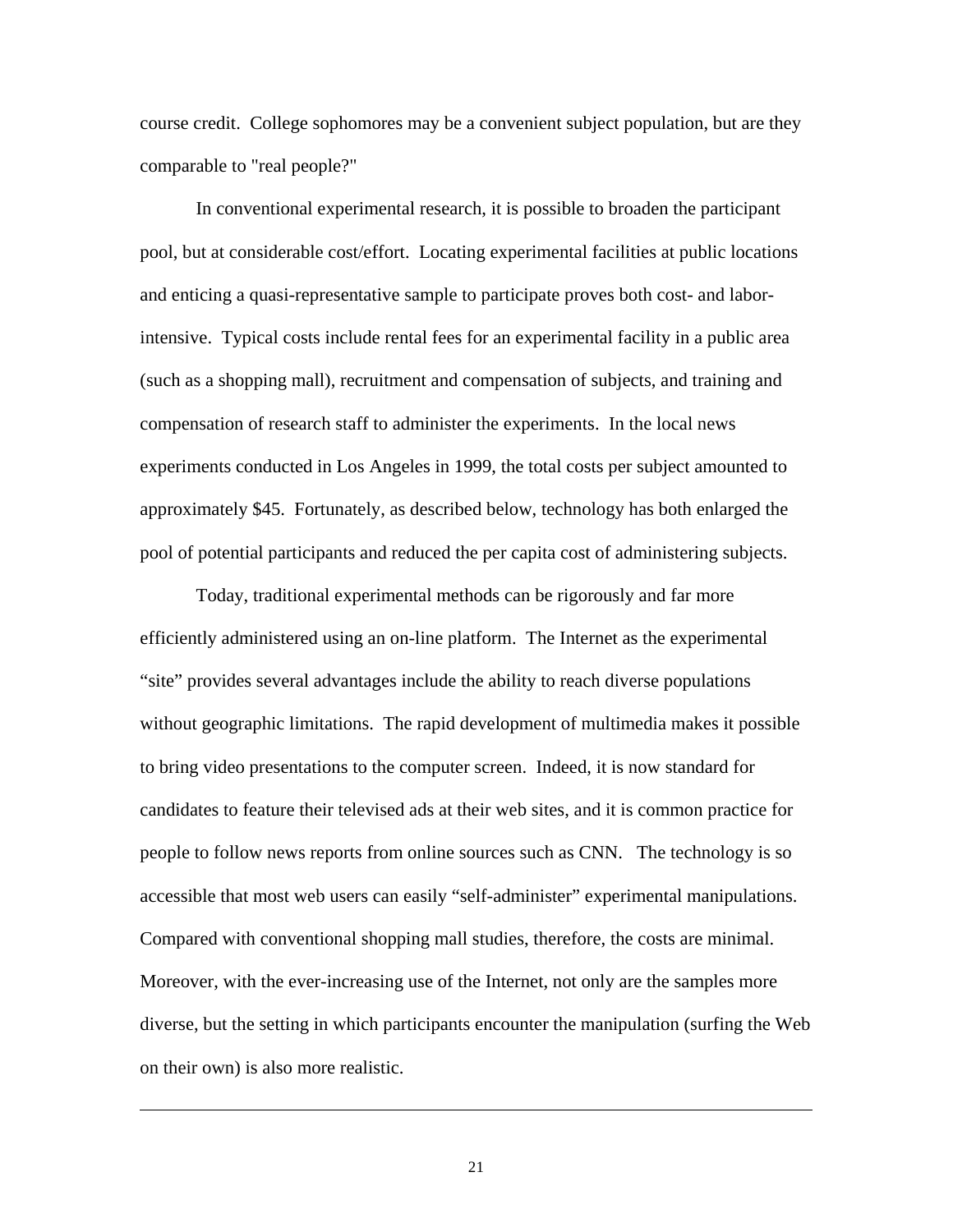"Drop-in" Samples

The Political Communication Laboratory at Stanford University has been administering experiments over the Internet for nearly a decade. One of the Lab's more popular online experiments is "whack-a-pol," [\(http://pcl.stanford.edu/exp/whack/polm](http://pcl.stanford.edu/exp/whack/polm)) modeled on the well-known whack-a-mole arcade game. Ostensibly, the game provides subjects the opportunity to "bash" well-known political figures. Before playing the game, subjects complete a consent form and brief pretest survey. After playing the game, they self-administer the posttest survey. Since the game imposes severe time and attention constraints (subjects see five different moving faces, each hittable for a period of between two and three seconds), the whacking task provides an unobtrusive measure of group identity. That is, we expect subjects to target "out-group" figures (defined on the basis of party identification, i.e. Democrats target Republicans and vice-versa) for more extensive whacking. Party affiliation is the most salient basis for political choice in the United States, although one could replicate this design with other groupings such as gender or ethnicity.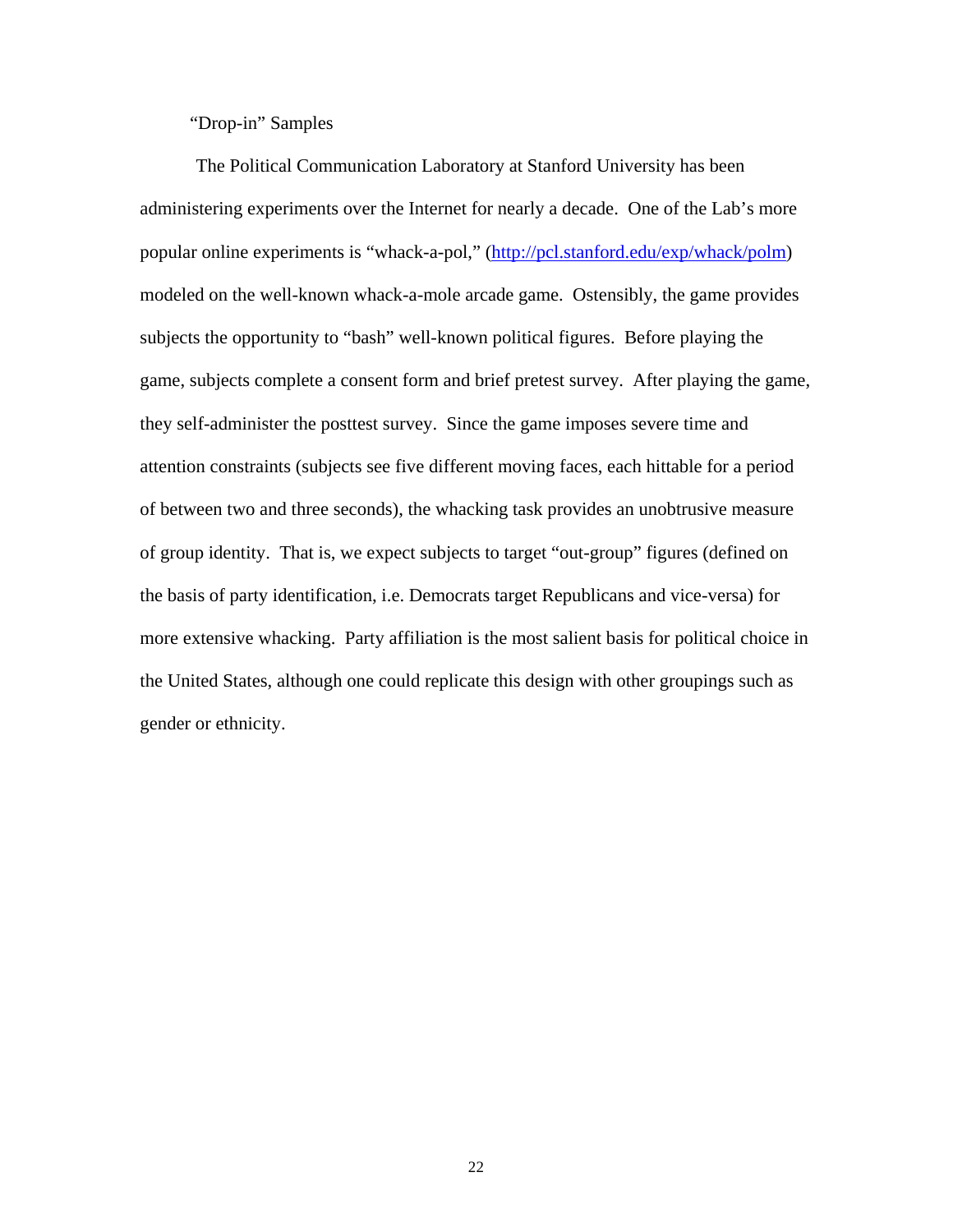



To date, over 2000 subjects have played whack-a-pol. These "drop in" subjects found the PCL site on their own initiative. How does this group compare with the following baselines: a representative sample of adult Americans with home access to the Internet, and a representative sample of all voting-age adults (drawn in 2000)? We can use two different baselines. First, we gauge the degree of online self-selection; that is, the degree of divergence between drop-in participants and typical Internet users. The second comparison indicates the degree of discrepancy between self-selected online samples and all voting-age adults.

The results of these comparisons showed two broad patterns. The more surprising of the two was that the participants in the online experiments reasonably approximated the online user population. However, as described below, there is still evidence of a significant digital divide in the sense that major categories of the population remain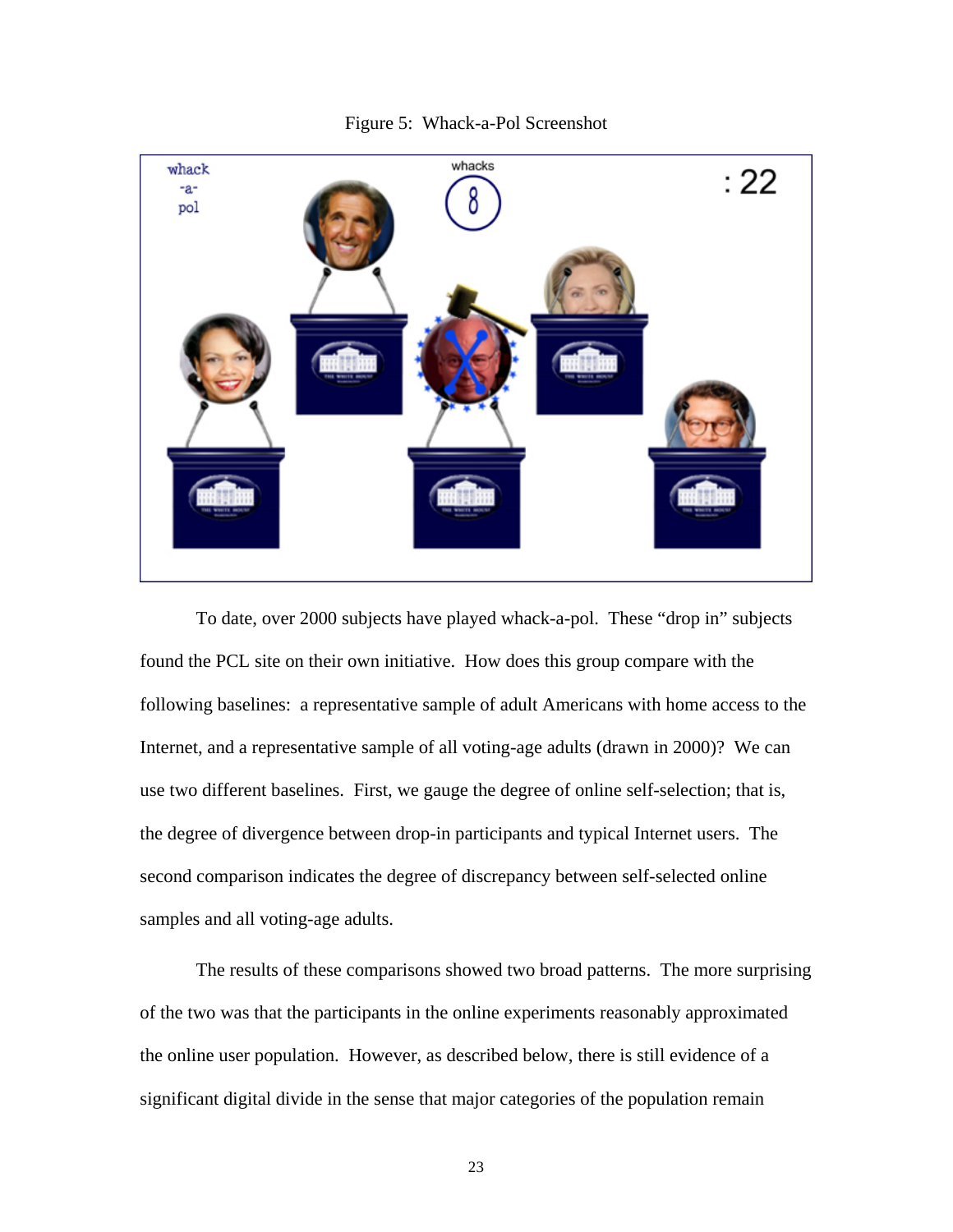under-represented in online studies.

The match between our drop-in experimental subjects and the typical Internet user was closest with respect to race/ethnicity and education. The predominance of whites and the college-educated in the online participant pool was approximately the same as among all Internet users. The key background variable of party identification also proved consistent across online participants and the user community at large. Among the experimental subjects, Republicans were the largest group (37 percent), followed by Democrats and Independents. Although the participant pool was somewhat less Democratic (and more Republican) than the broader online population, it appears that party identification is not a significant predictor of the decision to participate in online experiments with political content.

The clearest evidence of selection bias vis-à-vis the online population emerged with age and gender. Study participants were much younger (on average, by nearly ten years), and much more likely to be male than the typical online user. The sharp divergence in age may be attributed to the fact that our studies are launched from an academic server that is more likely to be encountered by college students, and also to the general "surfing" proclivities of younger users. The gender gap is more puzzling and may reflect differences in political interest. Our studies are explicitly political in focus, which may act as a disincentive to potential female subjects, who are known to be less interested than men in politics.

In summary, if the population of interest is limited to American Internet users, the results of the online experiments can be generalized at least with respect to race, education, and party affiliation. Experimental participants deviate from the online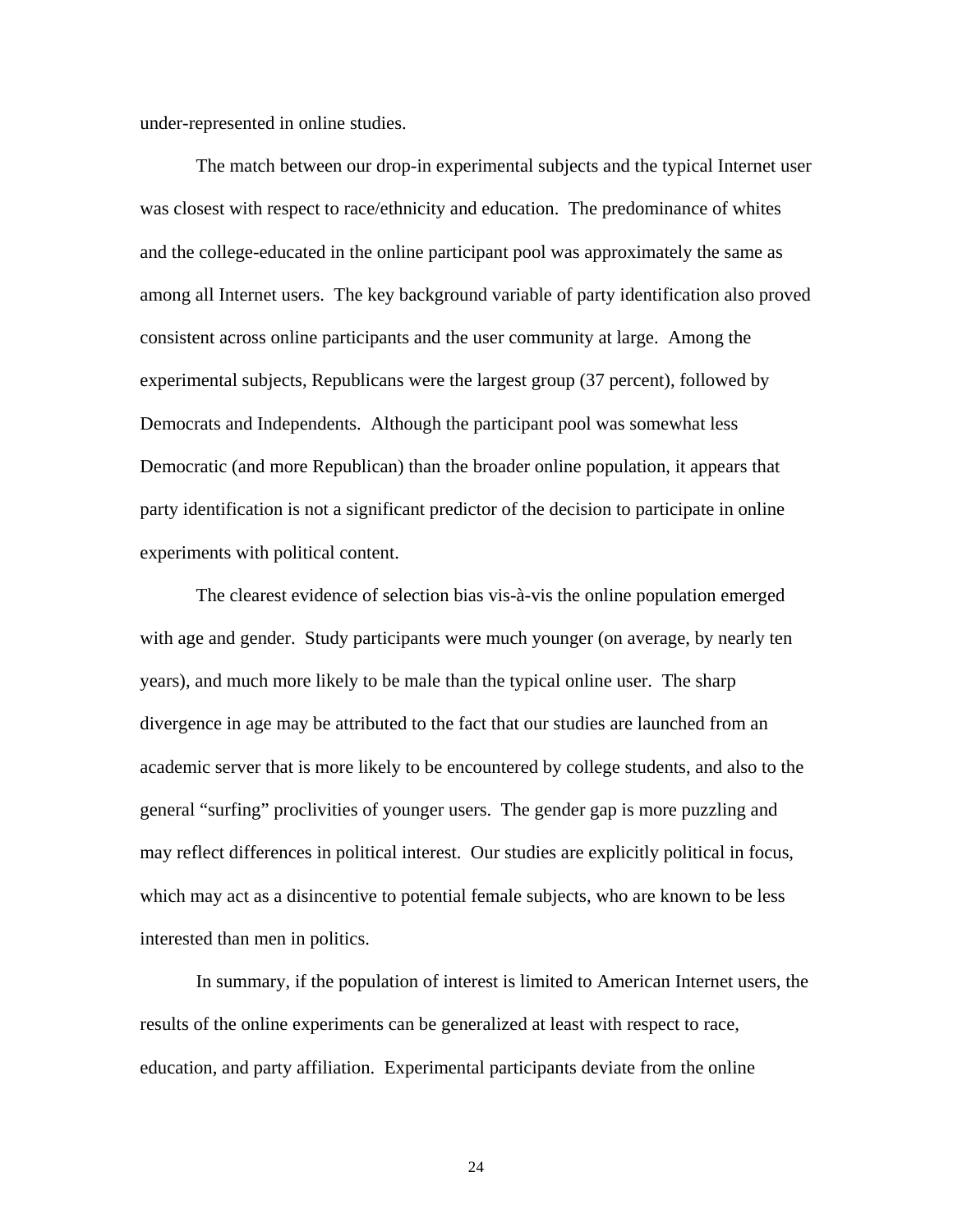population on the attributes of gender and age, drawing disproportionately male and younger participants.

Turning to the comparisons between online participants and the population at large (the digital divide question), it is clear that the technology access threshold remains a strong liability for online research. In relation to the broader adult population, our experimental participants were younger, more educated, more likely to be white males, and less apt to identify as a Democrat. With the exception of age and gender, these differences were just as stark when the comparison was between the offline and online populations (for evidence of the scale of differences between Internet users and nonusers, see Papadakis, 2000; Pew Internet and American Life Project, 2005).

Although these data make it clear that people who participate in online media experiments are no microcosm of the adult population, the fundamental advantage of online over conventional field experiments cannot be overlooked. Conventional experiments recruit subjects from particular locales; online experiments draw subjects from across the country. The Ansolabehere/Iyengar campaign advertising experiments, for example, recruited subjects from a particular area of southern California (greater Los Angeles). The online experiments, in contrast, attracted a sample of subjects from thirty different American states and several countries.

Expanding the Pool of Online Participants

It is possible to broaden the online participant pool by recruiting participants from more well-known and frequently visited websites. Websites that cater to political junkies, for example, may be motivated to increase their "circulation" by collaborating with scholars whose experiments focus on controversial issues. While the researcher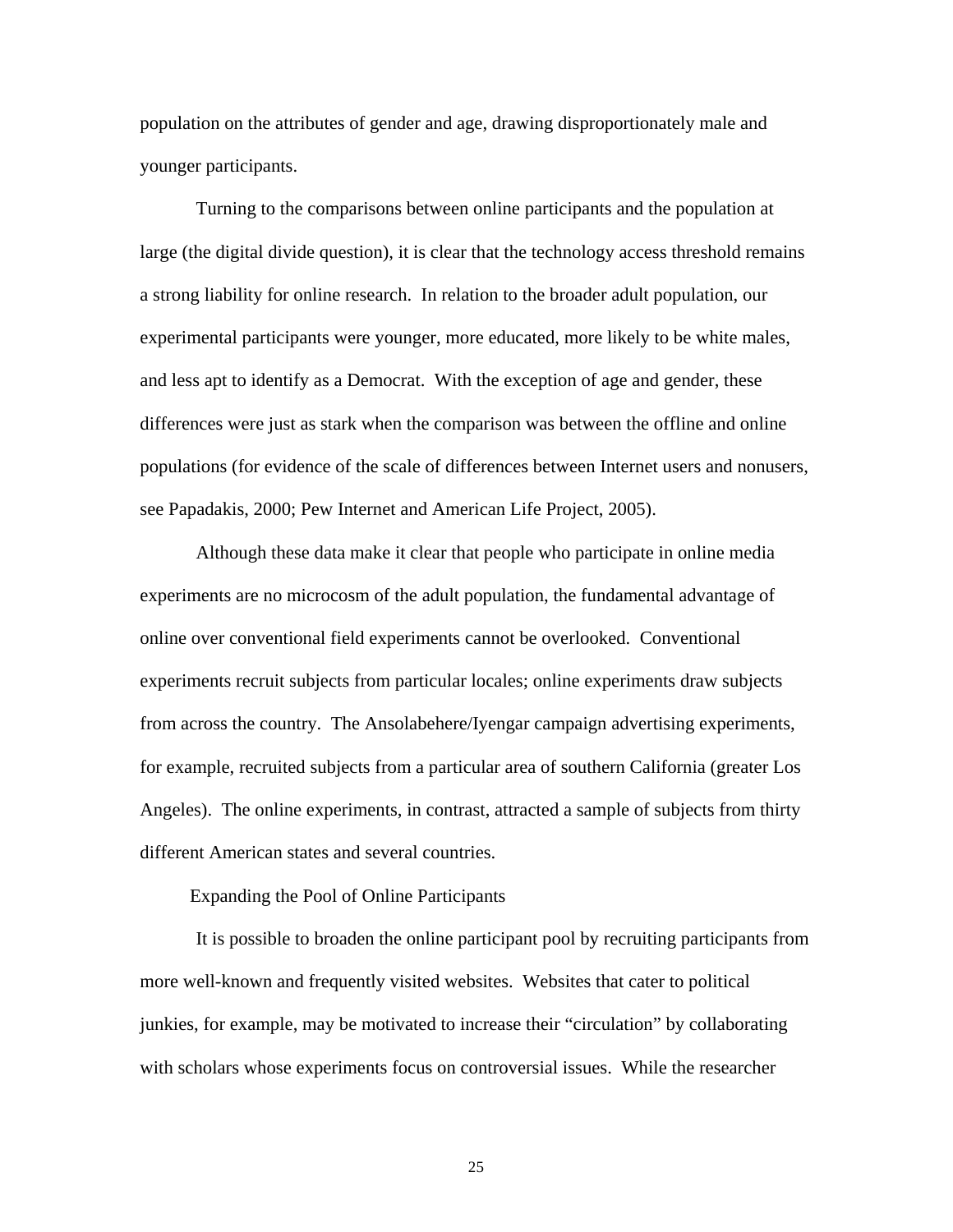obtains data which may be used for scholarly purposes, the website gains a form of "interactivity" through which the audience may be engaged.

In recent years, PCL has partnered with Washingtonpost.com to expand the reach of online experiments. Experiments designed by PCL -- focusing on topics of interest to people who read Washingtonpost.com -- are advertised on the website's "politics" section (see Figure 6). Readers who click on a link advertising the study in question are sent directly to the PCL site where they complete the experiment and are then returned to Washingtonpost.com. The results from each of these experiments were later described in a newspaper and online column. In cases where the results were especially topical (e.g. the study of news preferences described below showing that Republicans avoided CNN and NPR in favor of Fox News), a correspondent from Washnigtonpost.com hosted an online "chat" session to discuss the results and answer questions.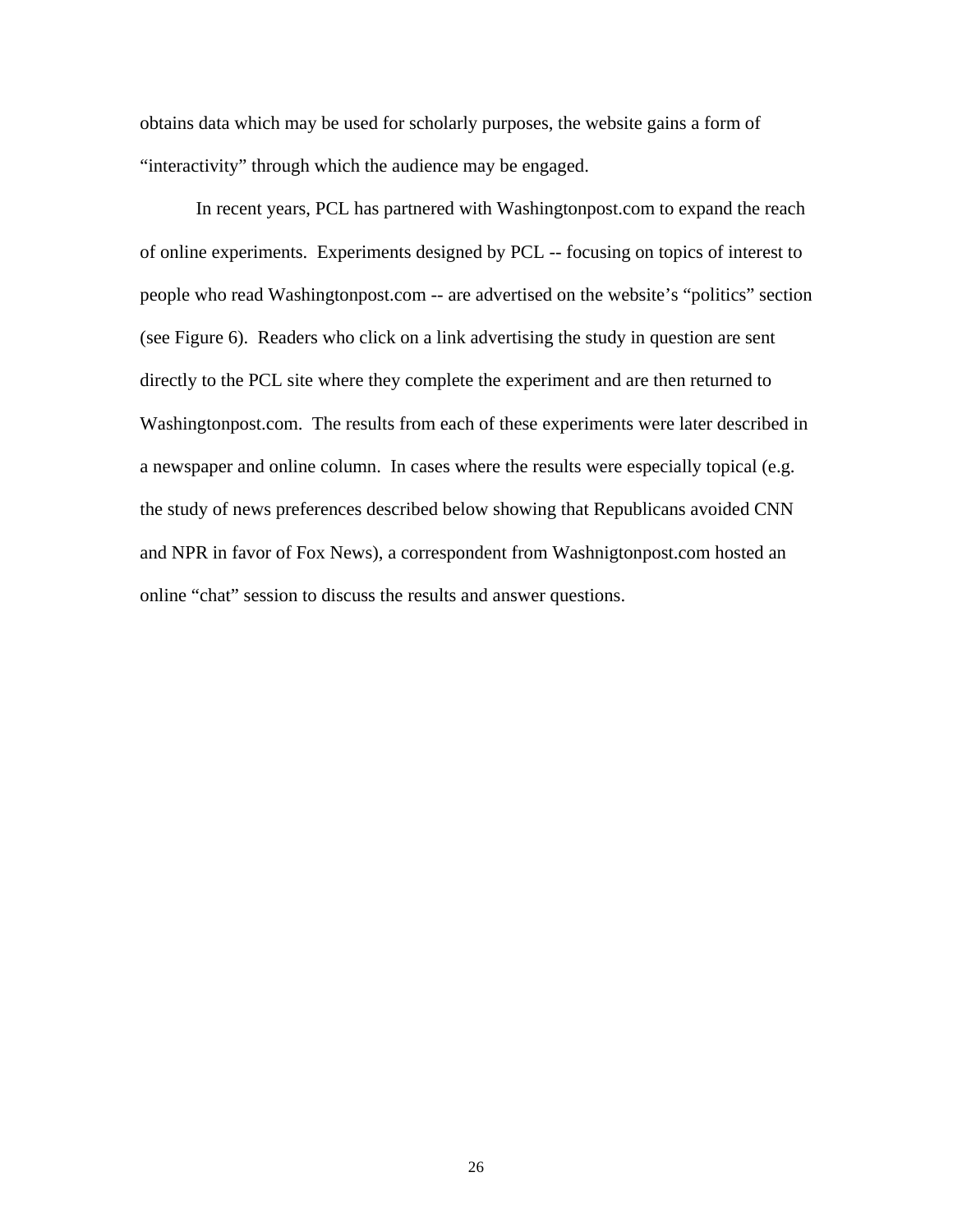

Figure 6: Link Advertising Washington Post Experiment

One of the PCL-Washingtonpost.com studies examined the relationship between political predispositions and news preferences. The development of cable television and the explosion of media outlets on the Internet have created a more fragmented information environment in which cable news, talk radio, and twenty-four hour news outlets compete for attention. Given this dramatic increase in the number of available news outlets, it is not surprising that media choices increasingly reflect partisan considerations. In the new media environment, there is growing evidence that partisans gravitate to alternative sources perceived as more congenial to their preferences (see Pfau et al., 2007).

This PCL-Washingtonpost.com experiment was designed to investigate the extent to which partisans on the right treated Fox News as a preferred provider. More specifically, the study assessed whether attention to the identical news story was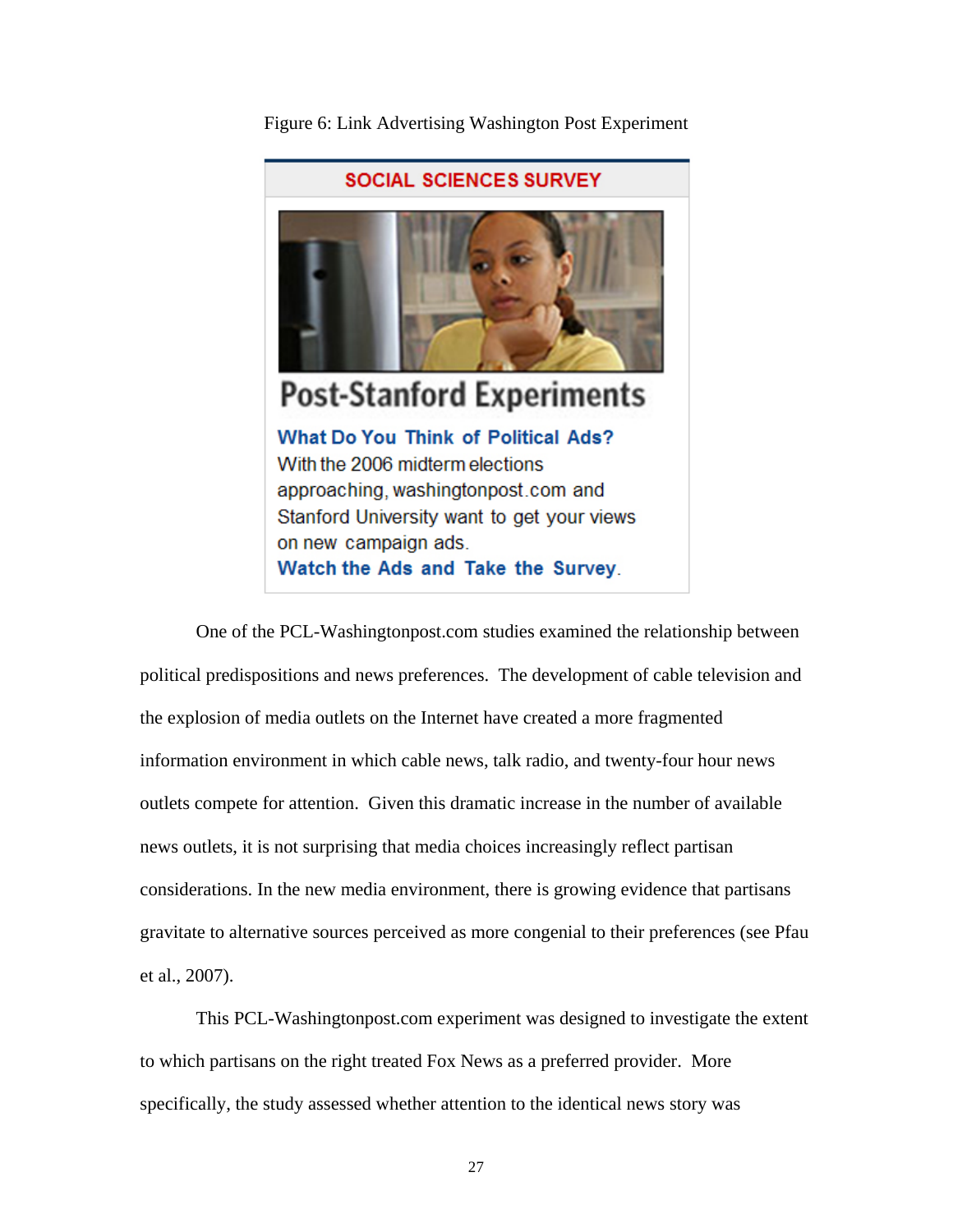increased or decreased when the story was attributed to Fox News, NPR, CNN or the BBC.

Using the MSNBC daily news feed (which includes news reports from a variety of sources), news reports were randomly assigned to one of four sources -- Fox, NPR, CNN, or BBC. Participants were provided a brief headline accompanied by the logo of the news organization and asked to indicate which of the four reports displayed on the screen they would like to read. (They could also click a "can't say" box, as shown in Figure 7.) They repeated this task across six different news categories -- American politics, the war in Iraq, "race in America," crime, travel, and sports. We also included a baseline or control condition in which all source logos were deleted; here participants could only choose between the reports based on the text of the headlines. All other aspects of the presentation were equalized across the different news organizations. For instance, the placement of a particular story or source on the screen was randomized so that no particular news source gained from being the first or last on the screen.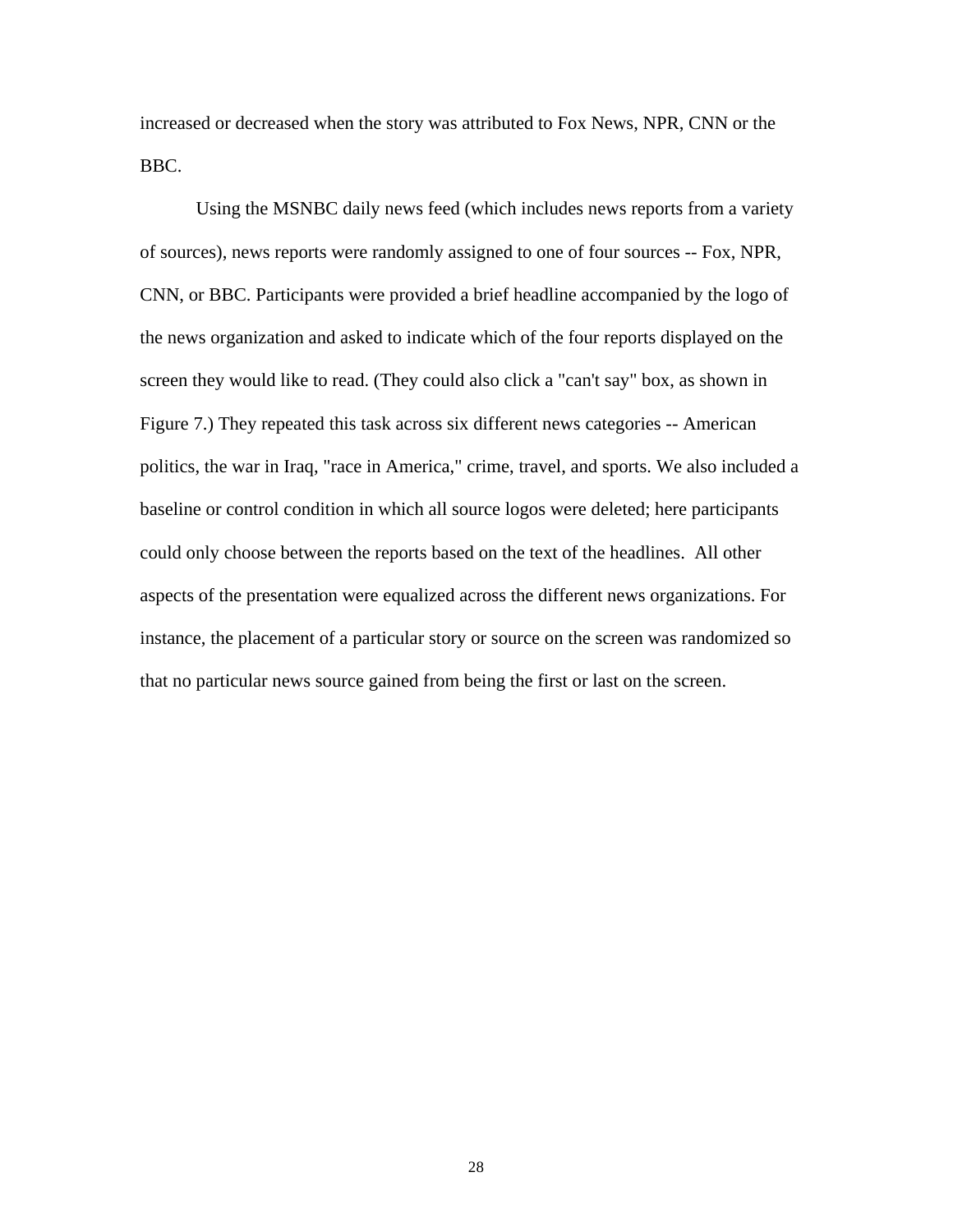# Figure 7: Screenshot from News Preferences Experiment

| Which of the following articles about POLITICS are you most interested in<br>reading? |                          |                                                                                                                                                                                                                                                                      |
|---------------------------------------------------------------------------------------|--------------------------|----------------------------------------------------------------------------------------------------------------------------------------------------------------------------------------------------------------------------------------------------------------------|
|                                                                                       | <b>BIGNEWS</b>           | Rumsfeld heckled during speech<br>Protesters repeatedly interrupted Defense Secretary Donald<br>H. Rumsfeld during a speech Thursday and a former CIA<br>analyst accused him of lying about Iraq prewar intelligence in<br>an unusual display of anti-war sentiment. |
|                                                                                       |                          | Senate OKs \$109 billion war, Katrina bill<br>The Senate on Thursday passed a \$109 billion bill to pay for<br>the war in Iraq and hurricane aid, but a presidential veto threat<br>imperils many provisions added by lawmakers.                                     |
|                                                                                       | <b>CANL.com.</b> CIA DIR | <b>CIA Director Goss resigns</b><br>CIA Director Porter Goss is resigning, President Bush said                                                                                                                                                                       |
|                                                                                       |                          | Republican right abandoning Bush<br>A new Associated Press poll shows that angry conservatives<br>are driving the approval ratings of President Bush and the<br>GOP-led Congress to dismal new lows.                                                                 |
|                                                                                       | Can't Say                |                                                                                                                                                                                                                                                                      |

The results from this experiment revealed that the effects of the source manipulation on news story selection were strongest for political topics where partisan divisions are intense. Thus, Republicans gravitated to Fox reports on politics and Iraq, while Democrats avoided Fox in favor of CNN or NPR. Even though the partisan divide was bigger for hard news, it did not disappear entirely for non-political subjects. Republicans continued to show a preference for Fox News, even when reading about the NBA or possible vacation destinations (for details, see Iyengar and Hahn 2007).

To date, each of the Washingtonpost.com – PCL joint experiments have succeeded in attracting relative large samples, at least by the standards of experimental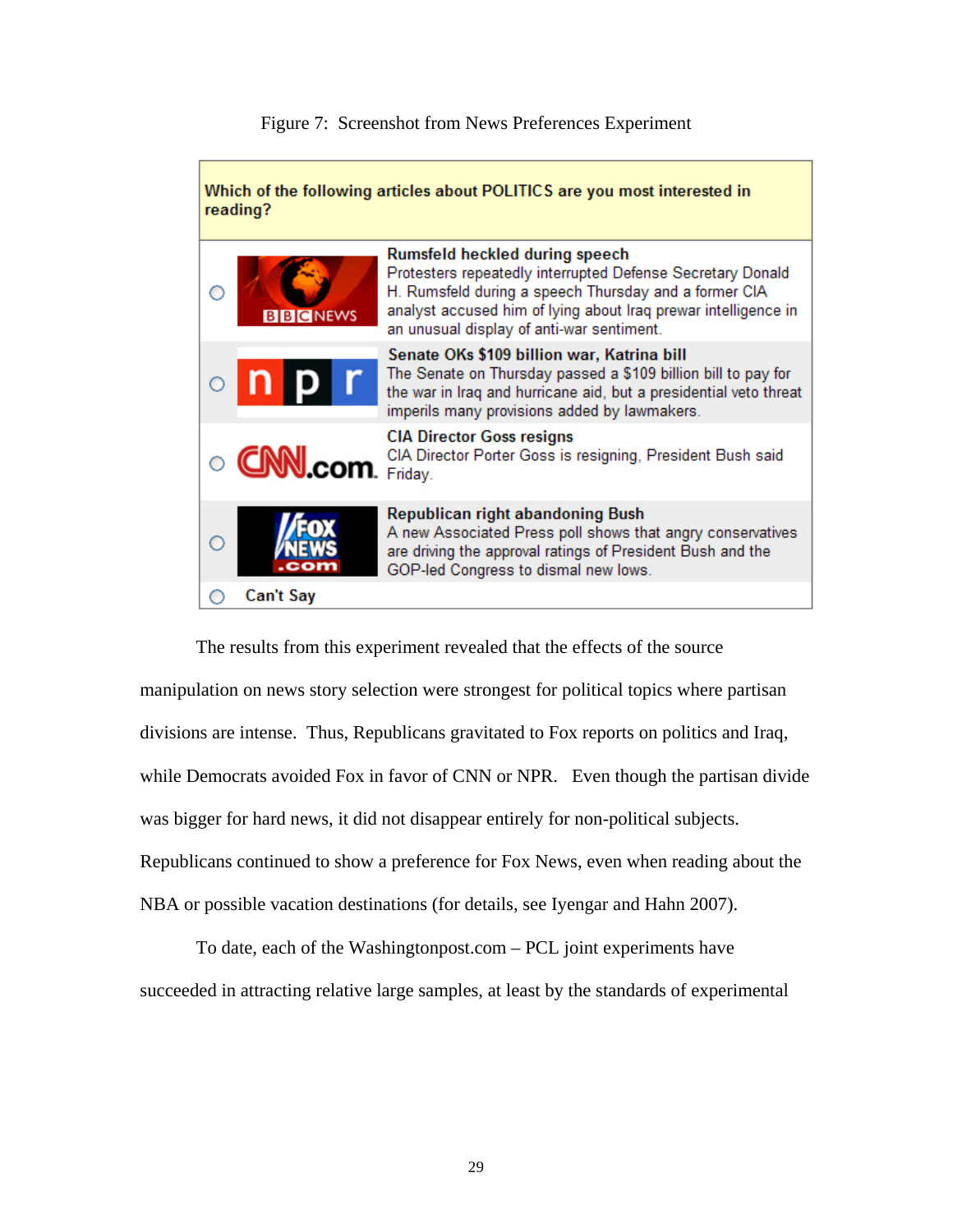research.<sup>[4](#page-30-0)</sup> Experiments on especially controversial or newsworthy subjects attracted a high volume of traffic (on some days exceeding 500). In other cases, the rate of participation slowed to a trickle resulting in a longer period of time to complete the study. Sampling from Online Research Panels

Even though drop-in online samples provide more diversity than the typical "college sophomore" sample, they are obviously biased in several important respects. Participants from Washingtonpost.com, for instance, included very few conservatives or Republicans. Fortunately, it is now possible to overcome issues of sampling bias - assuming the researcher has access to funding -- by administering online experiments to representative samples. In this sense, the distinction between the experiment and survey no longer applies.

Two market research firms have pioneered the use of web-based experiments with fully representative samples. Not surprisingly, both firms are located in the heart of Silicon Valley. The first is Knowledge Networks based in Menlo Park, and the second is Polimetrix (recently purchased by the UK polling company of YouGov) based in Palo Alto.

Knowledge Networks has overcome the problem of selection bias inherent to online surveys (which reach only that proportion of the population that is both online and inclined to participate in research studies) by recruiting a nationwide panel through standard telephone methods. This representative panel (over 150,000 Americans between the ages of 16 and 85) is provided free access to the Internet via a WebTV. In exchange, panel members agree to participate (on a regular basis) in research studies being

 $\overline{\phantom{a}}$ 

<span id="page-30-0"></span><sup>4</sup> Since 2006, PCL and Washingtonpost.com have undertaken eight joint studies with an average sample size of 1300.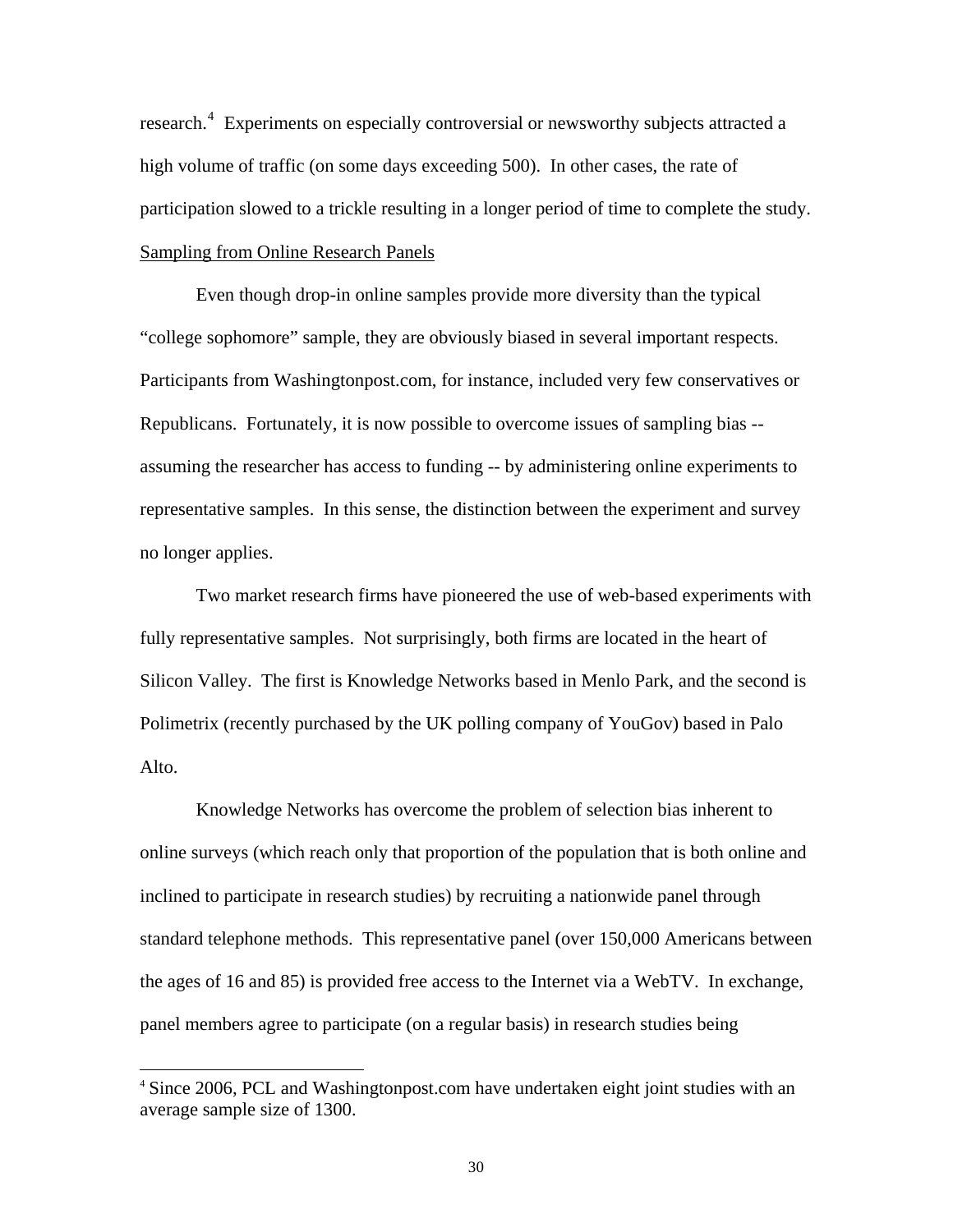conducted by KN. The surveys are administered over the panelist's WebTV. Thus, in theory KN can deliver samples that meet the highest standards of probabilistic sampling. In practice, because their panelists have an obligation to participate, KN also provides relatively high response rates (cite).

Polimetrix uses a novel "matching" approach to the sampling problem. In essence, they extract a quasi-representative sample from large panels of online volunteers. The process works as follows. First, PMX assembles a very large pool of opt-in participants by offering small incentives for study participation (e.g. the chance of winning an Ipod). As of November, 2007 the number of PMX panelists exceeded 1.5 million Americans.

In order to extract a representative sample from this pool of self-selected panelists, PMX uses a two-step sampling procedure. First, they draw a conventional random sample from the target population of interest (i.e. registered voters). Second, for each member of the target sample, PMX substitutes a member of the opt-in panel who is exactly similar to the corresponding member of the target sample (at least on a finite set of demographic characteristics such as gender, age, and education). In this sense, the matched sample consists of respondents who "represent" the respondents in the target sample. Rivers (2006) describes the conditions under which the matched sample approximates a true random sample.

The PMX samples have achieved impressive rates of predictive validity, thus bolstering the claims that matched samples emulate random samples. In the 2005 California special election, PMX accurately predicted the public's acceptance or rejection of all seven propositions (a record matched by only one other conventional polling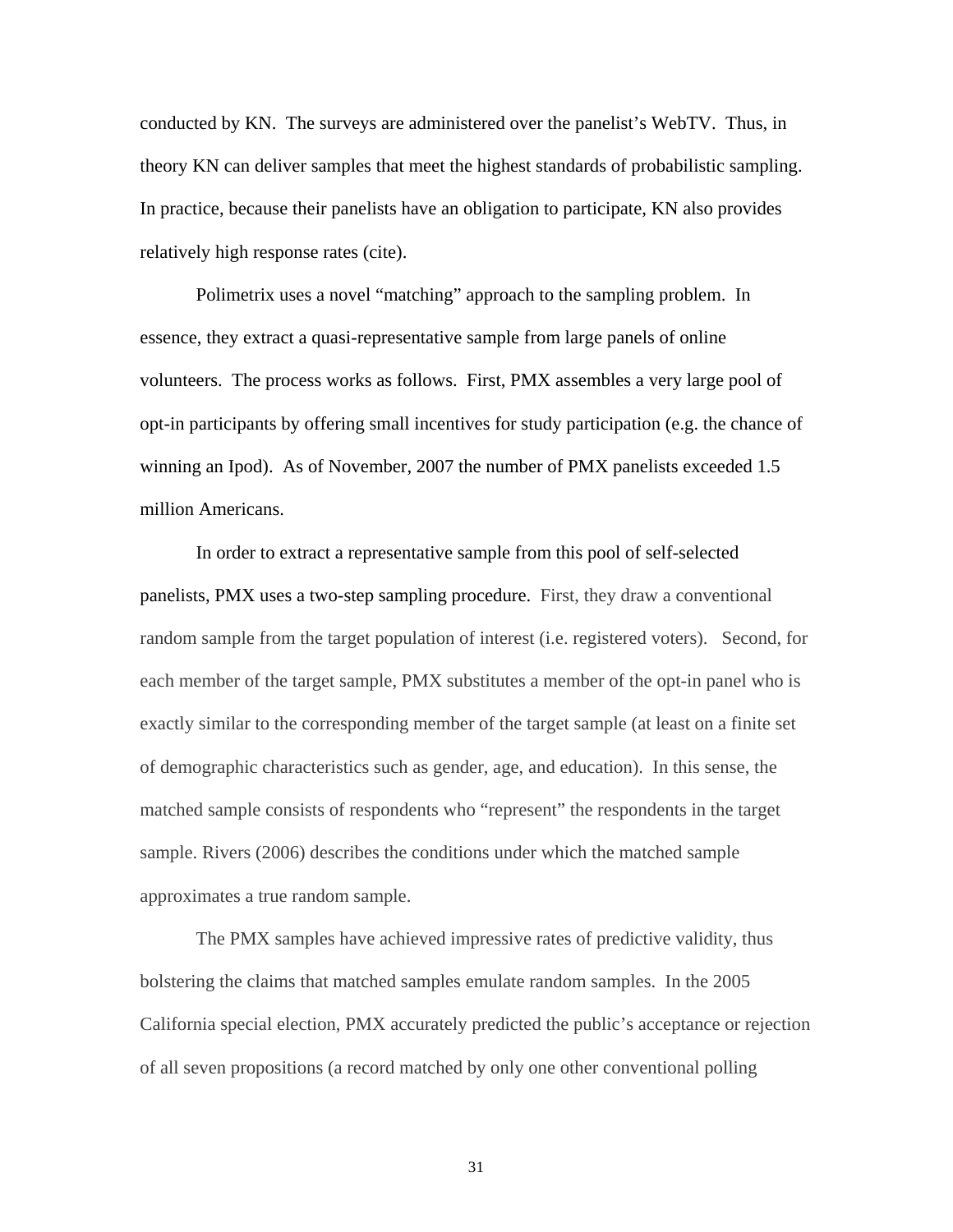organization) with an average error rate comparable to what would be expected given random sampling.

## **Conclusion**

The standard comparison of experiments and surveys favors the former on the grounds of precise causal inference and the latter on the grounds of greater generalizability. As I have suggested, however, traditional experimental methods can be effectively and just as rigorously replicated using online strategies which have the advantage of reaching a participant pool that is more far-flung and diverse than the pool relied on by conventional experimentalists. Online techniques also permit a more precise "targeting" of recruitment procedures so as to enhance participant diversity. Banner ads publicizing the study and the financial incentives for study participants can be placed in portals or sites that are known to attract underrepresented groups. Female subjects or African Americans, for instance, could be attracted by ads placed in sites catering to these groups. Most recently, the development of online research panels make it possible to administer experiments on broad cross-sections of the American population. As technology diffuses still further, the generalizability gap between experimental and survey methods can only close.

Although technology has clearly advanced the conduct of experimental research, there are challenges ahead. The most notable concerns the increasingly self-selected nature of media audiences. Since there is a much wider range of media choices on offer, providing much greater variability in the content of available information, people uninterested in politics can avoid news programming altogether while political junkies can exercise discretionary or selective exposure to political information.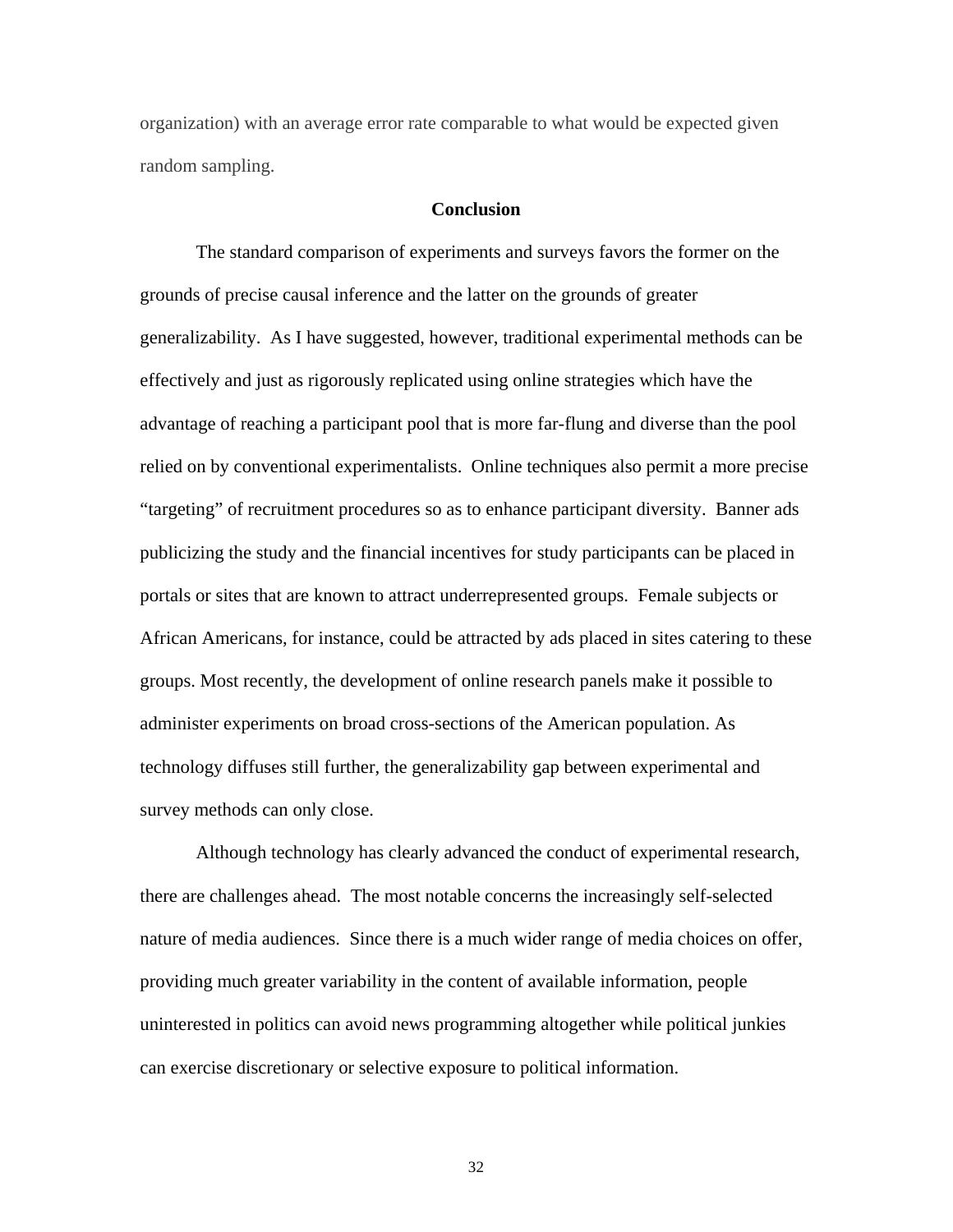The self-selected composition of audiences has important consequences for political communication research. In a recent study, for example, young voters in California were mailed a CD featuring the candidates contesting the 2002 gubernatorial election (see Iyengar and Jackman, 2003). The researchers found that actual turnout among young voters who used the CD was eleven percentage points higher than among young voters in the control group (who did not receive the CD). But this observed difference could be attributed not only to the treatment, but also to the ex-ante level of political interest among participants who chose to use the CD. When exposure to the experimental treatment is based on choice, it becomes necessary to estimate the average treatment effect after adjusting for self-selection. In the CD experiment, 78 percent of those assigned to the treatment group ignored the CD, due to general disinterest in the subject matter, insufficient time, or other such factors. Those who did accept the treatment were drawn disproportionately from the ranks of those interested in politics. Thus, exposure to the treatment was non-random and correlated with key outcome variables of interest.

Fortunately, in recent years there has been considerable progress in estimating treatment effects in non-randomized experimental or observational settings. Recent surveys include Imbens (2004), Angrist and Krueger (2000), and Heckman, Ichimura and Todd (1998). The general idea is straightforward: although respondents have selfselected into treatment, after the researcher controls for factors that predispose assignees to accept or refuse treatment, the outcomes of interest and treatment are no longer confounded. Given the availability of variables known to structure receipt of treatment (covariates), the researcher can overcome the failure of random assignment and recover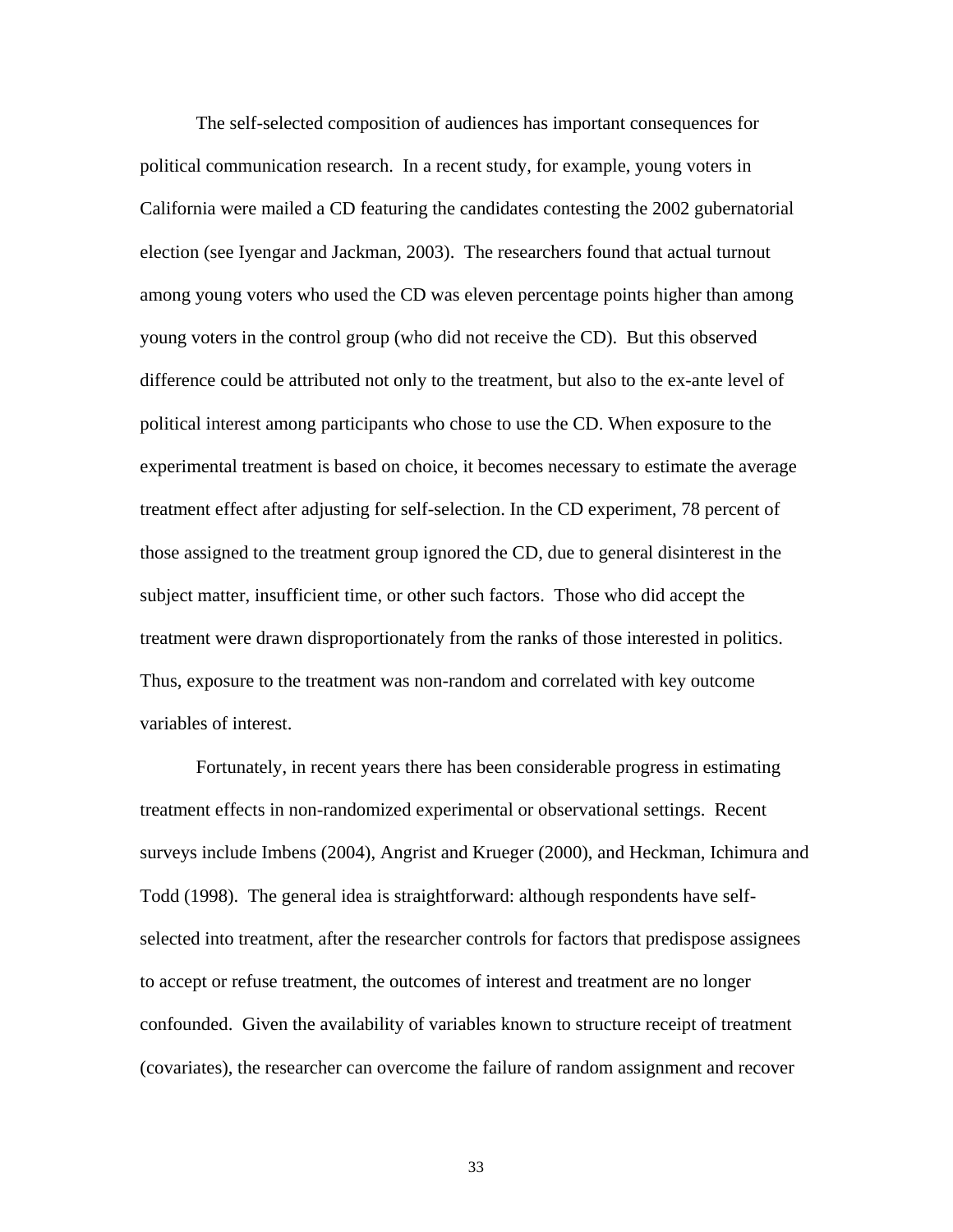an unbiased estimate of the treatment effect. In particular, it is possible to carry out *matched comparisons* of treated and control participants (matching on the covariates); averaging over these matched comparisons generally produces an unbiased estimate of the causal effect of treatment (see Rosenbaum and Rubin, 1983).

In the context of the youth CD study, the relevant covariates included selfreported voting histories, propensity to participate in surveys, and socio-economic indicators related to political participation (i.e. age, marital status, and education). In comparison with non-participants, CD users were older, more frequent survey takers, more educated, and with higher incomes. After adjusting for these compositional biases in exposure to the treatment by matching on the relevant covariates, the effects of CD use on actual turnout was five percent, a substantial reduction from the original estimate of eleven percent.

In sum technology is a double-edged sword. While researchers are in a position to administer precise experimental manipulations to an increasingly diverse subject pool, thus overcoming the traditional weakness of experiments, they face a radically altered media environment in which exposure to media messages is driven by choice. As a result, assignment to treatment in political communication-related experiments will inevitably depend on the participant's political preferences and estimating treatment effects will require the use of more powerful statistical tools.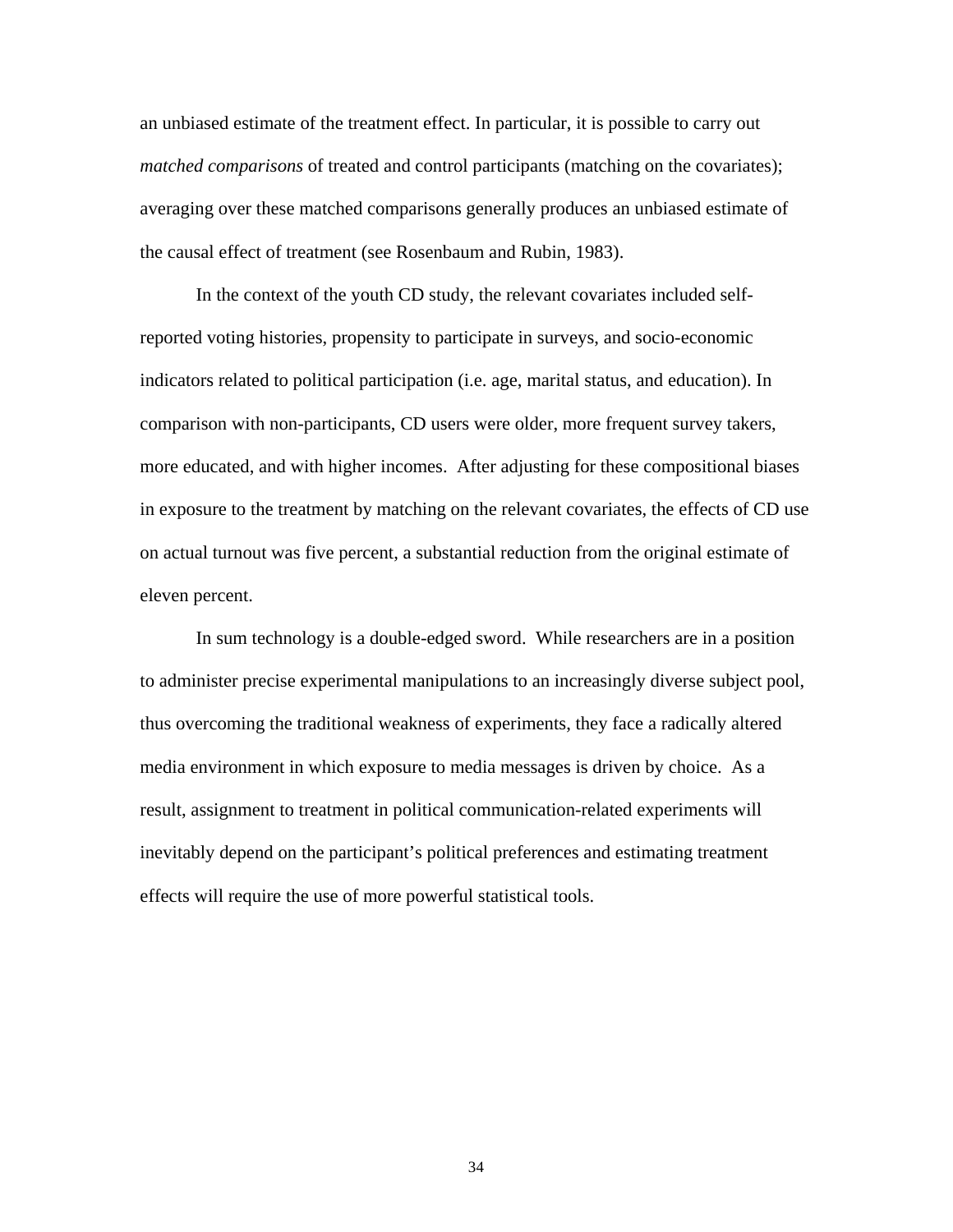### **References**

- Angrist, Joshua and Alan Krueger. ''Empirical Strategies in Labor Economics,'' In *Handbook of Labor Economics:* Vol 3, eds. Orley Ashenfelter and David Card. New York: Elsevier Science, 2000.
- Ansolabehere, Stephen. "The paradox of minimal effects," In *Capturing Campaign Effects*, eds. Henry Brady and Richard Johnston. Ann Arbor: University of Michigan Press, 2006.
- Ansolabehere, Stephen, and Shanto Iyengar. *Going Negative: How Political Ads Shrink and Polarize the Electorate*. New York: Free Press, 1995.
- Ansolabehere, Stephen, Shanto Iyengar, and Adam Simon. "Replicating Experiments Using Aggregate and Survey Data*." American Political Science Review*, 93 (December 1999): 901-10.
- Larry Bartels. "Messages Received: The Political Impact of Media Exposure." *American Political Science Review* 87 (June 1993): 267-85.
- Bradburn, Norman, Lance Rips, and Steven Shevell. "Answering Autobiographical Questions: The Impact of Memory and Inference in Surveys." *Science* 236 (April 1987): 157-61.
- Burnstein, Eugene, Christine Crandall, and Shinobu Kitayama. "Some Neo-Darwinian Decision Rules for Altruism: Weighing Cues for Inclusive Fitness as a Function of the Biological Importance of the Decision." *Journal of Personality and Social Psychology,* 67 (November, 1994): 773-789.
- Cotton, John. "Cognitive Dissonance in Selective Exposure," in *Selective Exposure to Communication*, eds. Dolf Zillman and Jennings Bryant. Hillsdale, NJ: Lawrence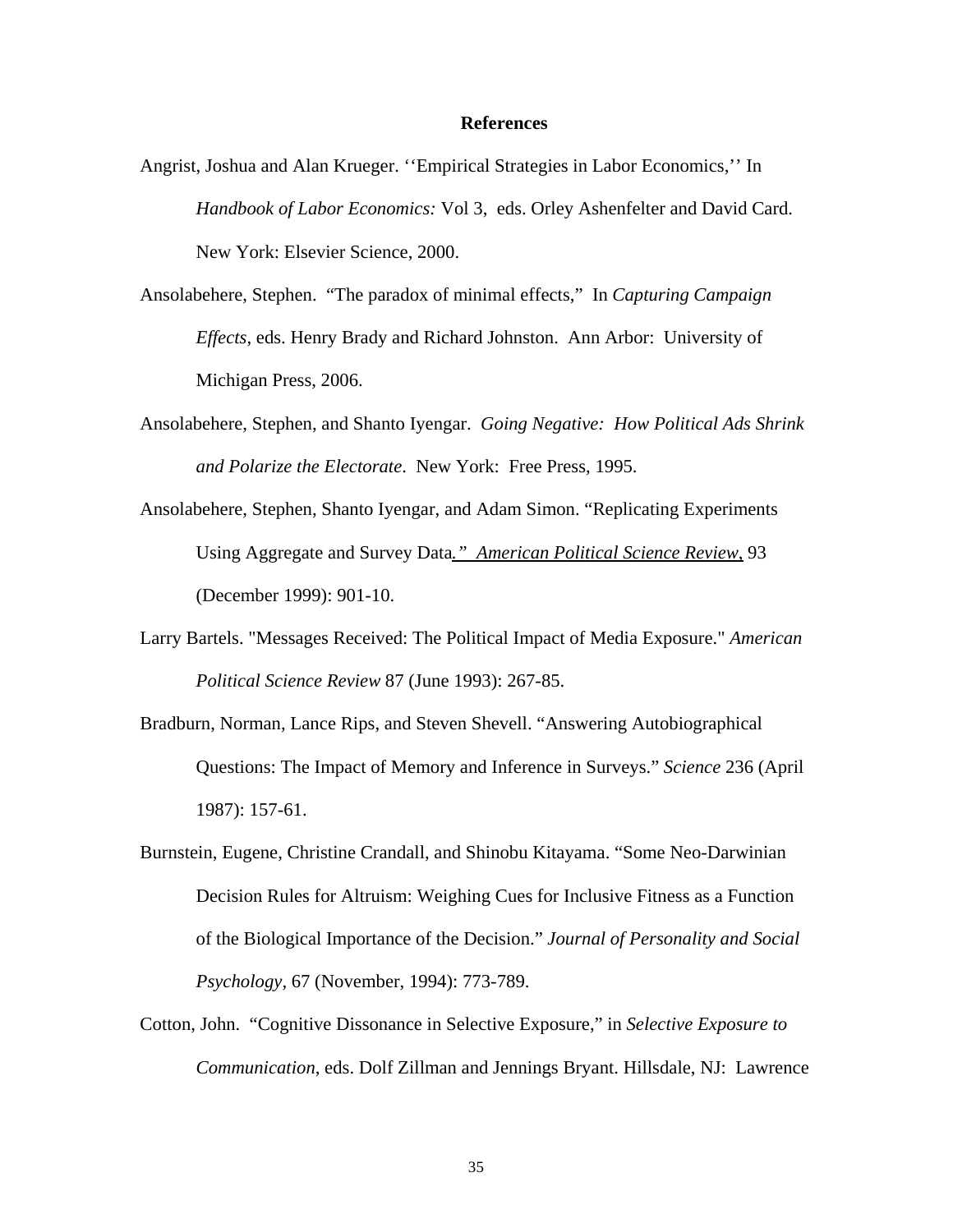Erlbaum, 1985.

Festinger, Leon. *A Theory of Cognitive Dissonance*. New York: John Wiley, 1957.

- Finkel, Steven, and John Geer. "A Spot Check: Casting Doubt on the Demobilizing Effect of Attack Advertising." *American Journal of Political Science* 42 (April 1998): 573-95.
- Freedman, Paul, and Kenneth Goldstein. "Measuring Media Exposure and the Effects of Negative Campaign Ads." *American Journal of Political Science* 43 (October 1999): 1189-208.
- Gerber, Alan, and Donald Green. "The Effects of Canvassing, Telephone Calls, and Direct Mail on Voter Turnout: A Field Experiment." *American Political Science Review* 94 (September 2000): 653-63.
- Gilliam, Franklin Jr., and Shanto Iyengar. "Prime Suspects: The Influence of Local Television News on the Viewing Public." *American Journal of Political Science* 44 (July 2000): 560-73.
- Gilliam, Franklin Jr., Nicholas Valentino, and Mathew Beckman. "Where You Live and What You Watch: The Impact of Racial Proximity and Local Television News on Attitudes About Race and Crime." *Political Research Quarterly* (December 2002): 755-80.
- Gilliam, Franklin Jr, Shanto Iyengar, Adam Simon, and Oliver Wright. 1996. "Crime in Black and White: The Violent, Scary World of Local News." *Harvard International Journal of Press/Politics* (July 1996): 6-23.
- Gunther, Barrie. 1987. *Poor Reception: Misunderstanding and Forgetting Broadcast News.* Hillsdale, NJ: Lawrence Erlbaum.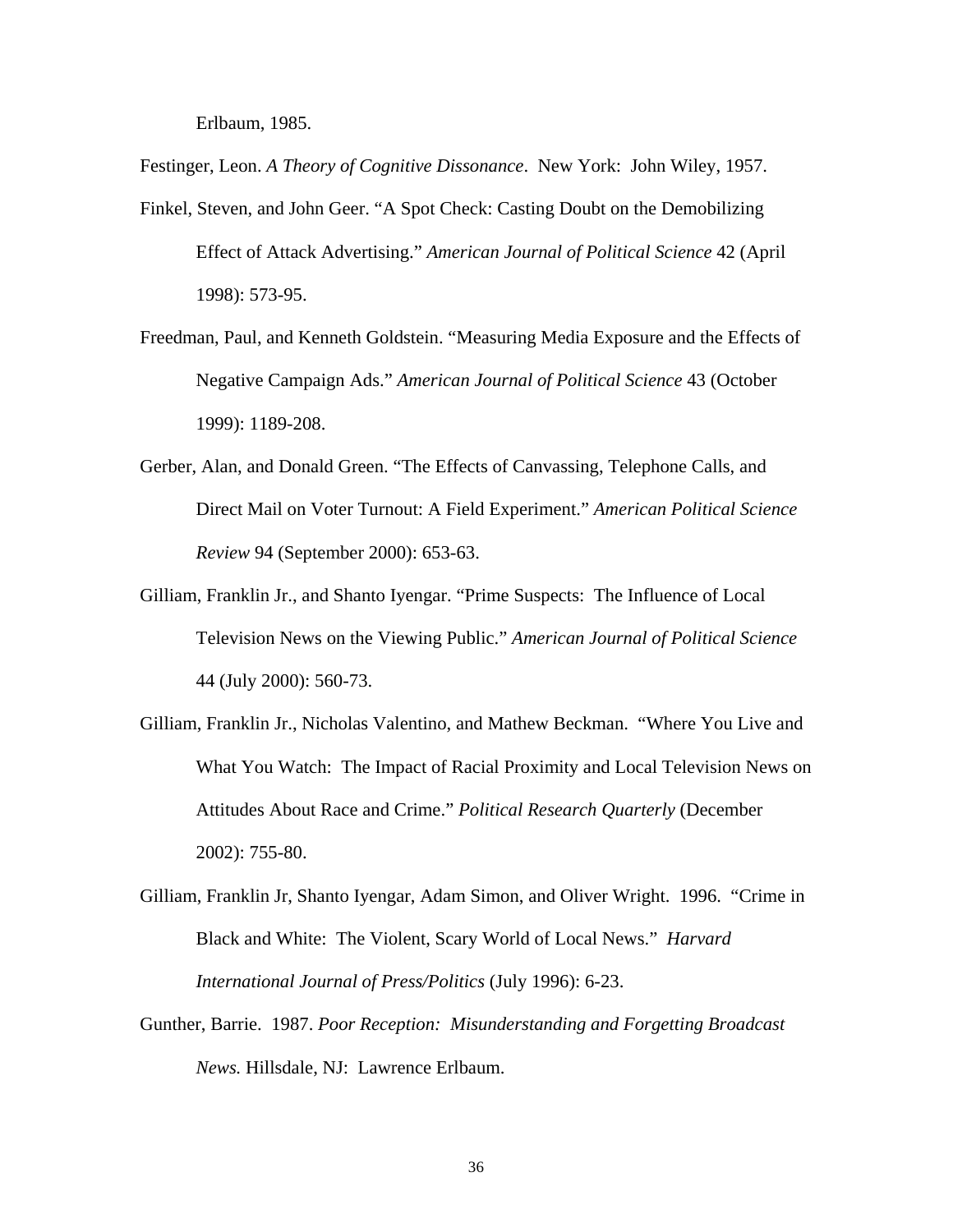- Heckman, James, Hidehiko Ichimura and Petra Todd. ''Matching as an Econometric Evaluation Estimator.'' *Review of Economic Studies* 65 (April 1998) 65: 261-94.
- Hovland, Carl. "Reconciling Conflicting Results Derived From Experimental and Survey Studies of Attitude Change." *American Psychologist* 14 (January 1959): 8-17.
- Imbens, Guido. ''Semiparametric Estimation of Average Treatment Effects under Exogeneity: A Review.'' Review of Economics and Statistics, 86: (February, 2004), 4-29.
- Iyengar, Shanto, and Kyu Hahn. "Red Media, Blue Media: Evidence of Ideological Selectivity in Media Use." Paper Presented at the Annual Meeting of the International Communication Association, May, 2007.
- Iyengar, Shanto, and Adam Simon. "New Perspectives and Evidence on Political Communication and Campaign Effects," pp. 149-69 in *Annual Review of Psychology, 51*. Palo Alto, CA: Annual Reviews Press, 2000.
- Iyengar, Shanto, Kyu Hahn, Jon Krosnick, and John Walker. "Selective Exposure to Campaign Communication: The Role of Anticipated Agreement and Issue Public Membership." *Journal of Politics*, 70 (January 2008): 186-200.
- Kahn, Kim, and Patrick Kenney. "Do Negative Campaigns Mobilize or Suppress Turnout? Clarifying the Relationship between Negativity and Participation." *American Political Science Review,* 93 (December 1999): 877-90.
- Lazarsfeld, Paul, Bernard Berelson, and Hazel Gaudet. *The People's Choice.* New York: Columbia University Press, 1948.
- Nelson, Charles. The development and neural bases of face recognition: Reply to Critiques. *Infant and Child Development, 10* (April 2001): 3-18.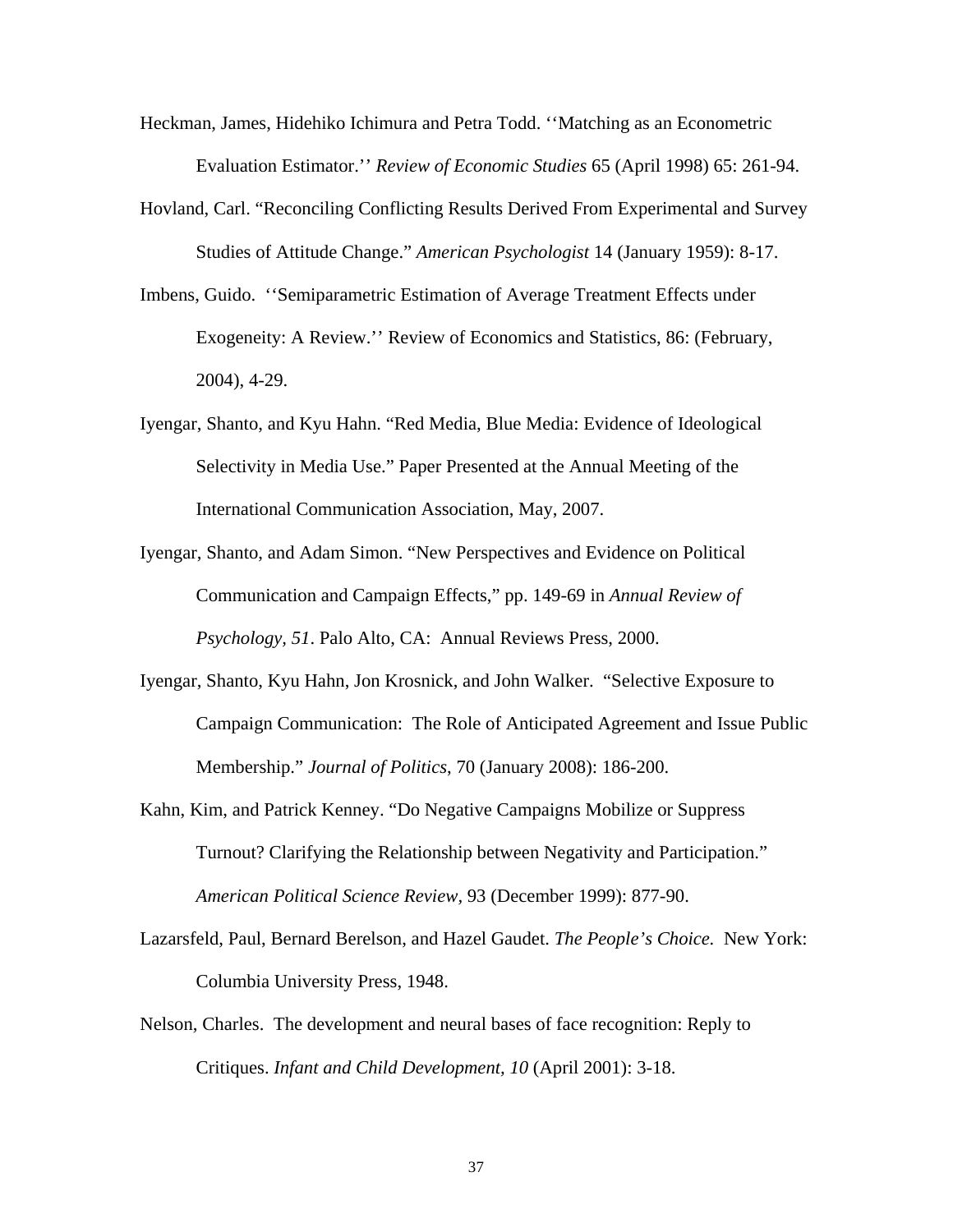- Papadakis, Maria. "Complex Picture of Computer Use in the Home Emerges." National Science Foundation Issue Brief, March 31, 2000.
- Pew Internet and American Life Project. "Digital Divisions," Available at

[http://www.pewinternet.org/pdfs/PIP\\_Digital\\_Divisions\\_Oct\\_5\\_2005.pdf](http://www.pewinternet.org/pdfs/PIP_Digital_Divisions_Oct_5_2005.pdf)

\_\_\_. "Home Broadband Adoption," Available at

[http://www.pewinternet.org/pdfs/PIP\\_Broadband\\_trends2006.pdf](http://www.pewinternet.org/pdfs/PIP_Broadband_trends2006.pdf)

\_\_\_. "Parent and Teenager Internet Use," Available at

[http://www.pewinternet.org/pdfs/PIP\\_Teen\\_Parents\\_data\\_memo\\_Oct2007.pdf](http://www.pewinternet.org/pdfs/PIP_Teen_Parents_data_memo_Oct2007.pdf)

- Pfau, Michael, Brian Houston, and Shane Semmler. *Mediating the Vote: The Changing Media Landscape in U.S. Presidential Campaigns*. Lanham, MD: Rowman and Littlefield, 2007.
- Pierce, John, and Nicholas Lovrich. "Survey Measurement of Political Participation: Selective Effects of Recall in Petition Signing." *Social Science Quarterly* 63 (March 1982): 164-71.
- Price, Vincent, and John Zaller. "Who Gets the News? Alternative Measures of News Reception and Their Implications for Research." *Public Opinion Quarterly* 57 (Summer 1993): 133-64.
- Prior, Markus. "Any Good News in Soft News? The Impact of Soft News Preference on Political Knowledge." *Political Communication* 20 (April-June 2003): 149-72.
- \_\_\_. *Post-Broadcast Democracy: How Media Choice Increases Inequality in Political Involvement and Polarizes Elections*. New York: Cambridge University Press, 2007.

Douglas Rivers. Sample Matching: Representative Sampling from Internet Panels.